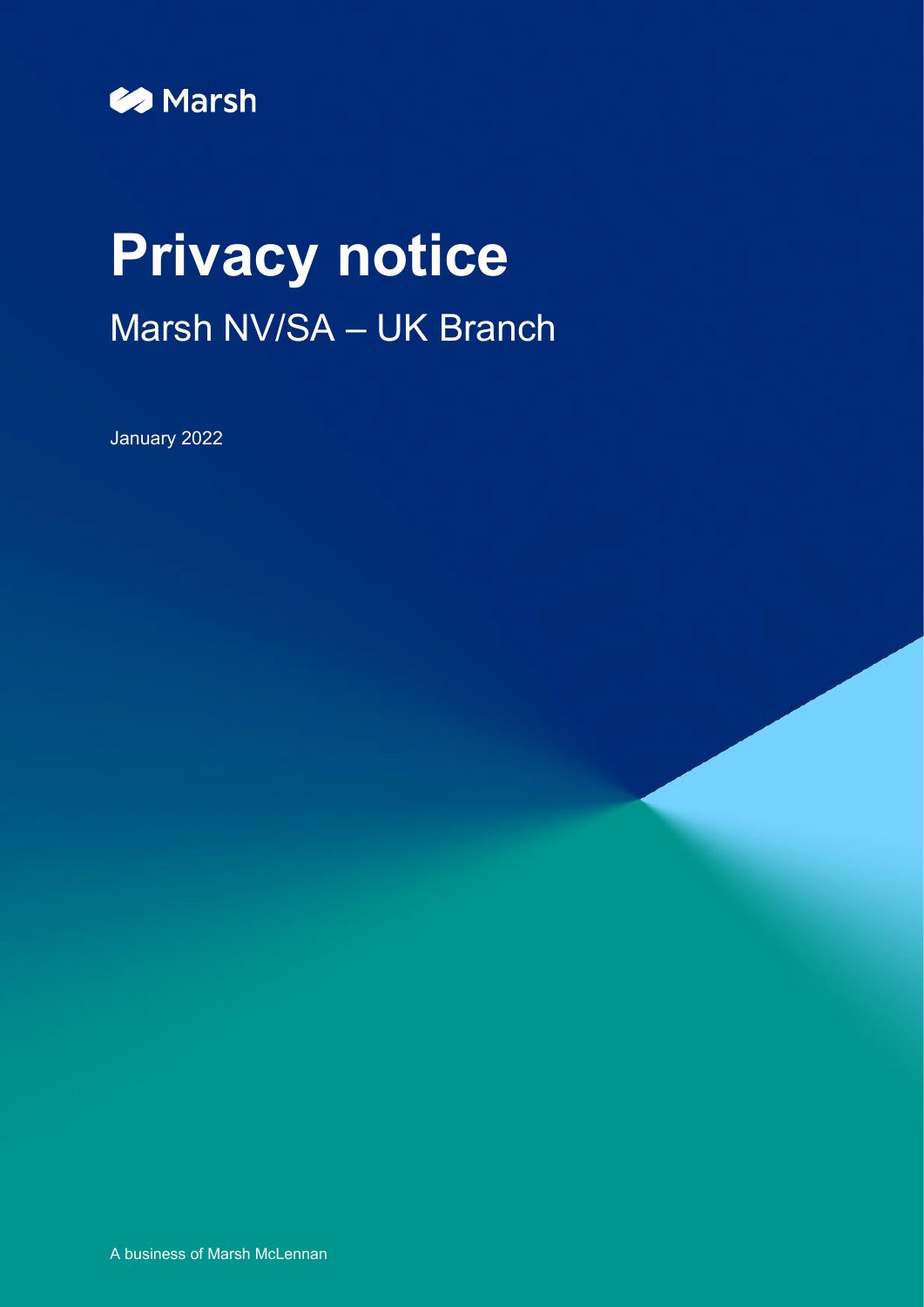## **Contents**

| $1_{-}$ |                                                                                                     |  |
|---------|-----------------------------------------------------------------------------------------------------|--|
|         | $\bullet$                                                                                           |  |
|         | $\bullet$                                                                                           |  |
|         | $\bullet$                                                                                           |  |
|         | We collect and receive Personal Data from various sources, including (depending on the<br>$\bullet$ |  |
|         | $\bullet$                                                                                           |  |
|         | $\bullet$                                                                                           |  |
|         | $\bullet$                                                                                           |  |
|         | $\bullet$                                                                                           |  |
|         | $\bullet$                                                                                           |  |
|         | $\bullet$                                                                                           |  |
|         | $\bullet$                                                                                           |  |
|         | $\bullet$                                                                                           |  |
|         | $\bullet$                                                                                           |  |
|         | $\bullet$                                                                                           |  |
|         | $\bullet$                                                                                           |  |
|         | $\bullet$                                                                                           |  |
| 2.      |                                                                                                     |  |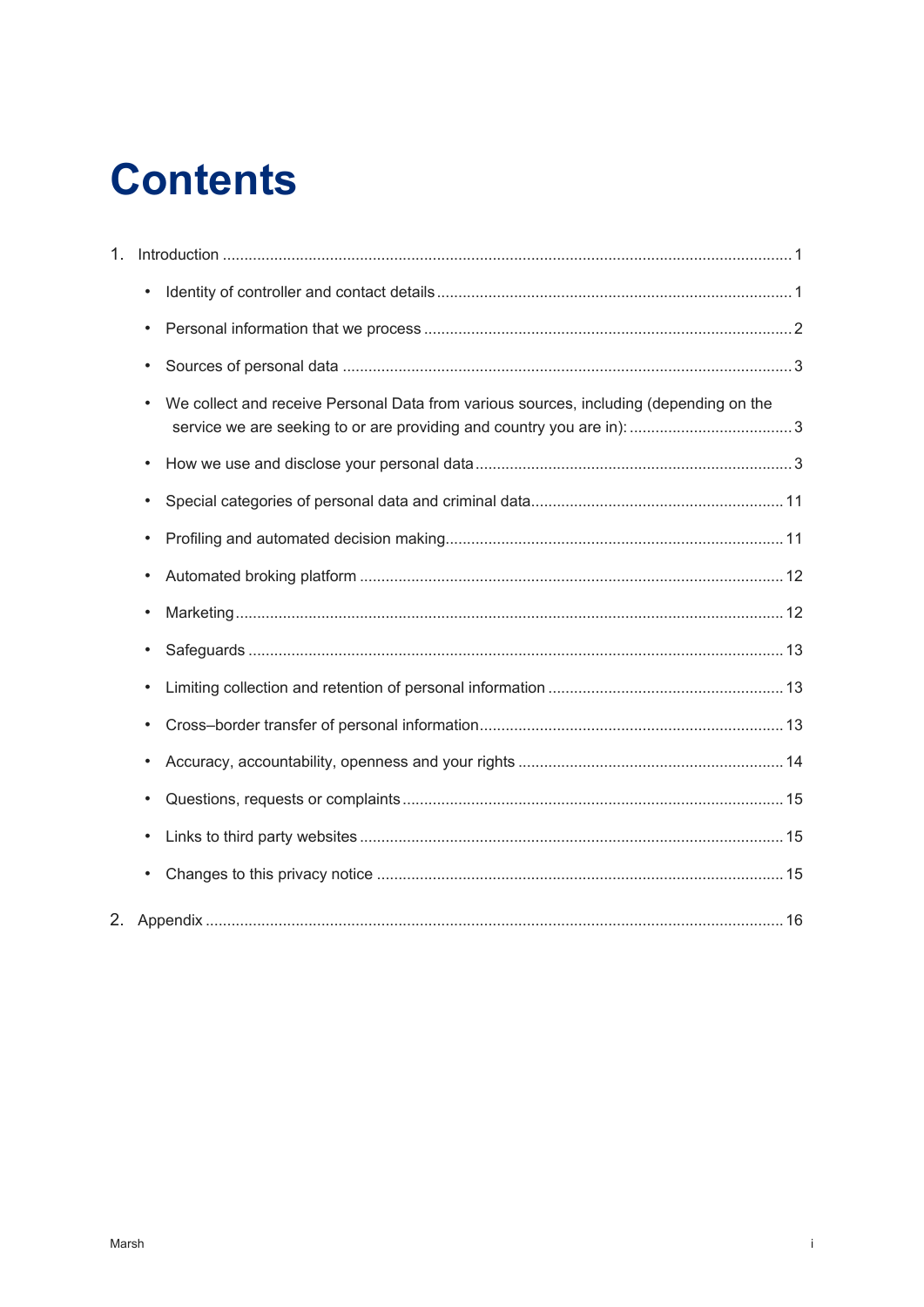

## <span id="page-2-0"></span>**Introduction**

The UK branch of Marsh nv/sa, trading as Marsh Trade Insure, Marsh Claims Management Services, Lloyd & Partners, Claims Solutions, Echelon Claims Consultants, Marsh Aviation Consulting, Marsh JLT Specialty, Marsh Reclaim, Marsh and Reclaim Consulting Services (**Marsh**), a business of Marsh & McLennan Companies, Inc. (**MMC**), strives to protect the privacy and the confidentiality of Personal Data that the company processes in connection with the services it provides to clients and individuals' use of the Marsh websites. Marsh's services consist primarily of risk consulting and insurance broking, which enable the consideration of, access to, administration of, and making of claims on, insurance.

To arrange insurance cover and handle insurance claims, Marsh and other participants in the insurance industry are required to use and share Personal Data. For an overview of how and why the insurance industry is required to use and share Personal Data please see the [Insurance Market Core](https://lmg.london/document/data-protection-insurance-market-core-uses-information-notice/)  [Uses Information Notice](https://lmg.london/document/data-protection-insurance-market-core-uses-information-notice/) hosted on the website of a UK insurance industry association, the Lloyd's Market Association (the **LMA Notice**). Marsh's use of Personal Data is consistent with the LMA Notice.

During the insurance lifecycle Marsh will receive Personal Data relating to potential or actual policyholders, beneficiaries under a policy, their family members, claimants and other parties involved in a claim. Therefore references to "individuals" in this notice include any living person from the preceding list, whose Personal Data Marsh receives in connection with the services it provides under its engagements with its clients. This notice sets out Marsh's uses of this Personal Data and the disclosures it makes to other insurance market participants and other third parties.

#### <span id="page-2-1"></span>**Identity of controller and contact details**

The UK branch of Marsh nv/sa, trading as Marsh Trade Insure, Marsh Claims Management Services, Lloyd & Partners, Claims Solutions, Echelon Claims Consultants, Marsh Aviation Consulting, Marsh JLT Specialty, Marsh Reclaim, Marsh and Reclaim Consulting Services of 1 Tower Place West, Tower Place, London EC3R 5BU (Marsh or We) is the controller in respect of the Personal Data it receives in connection with the services provided under the relevant engagement with its client.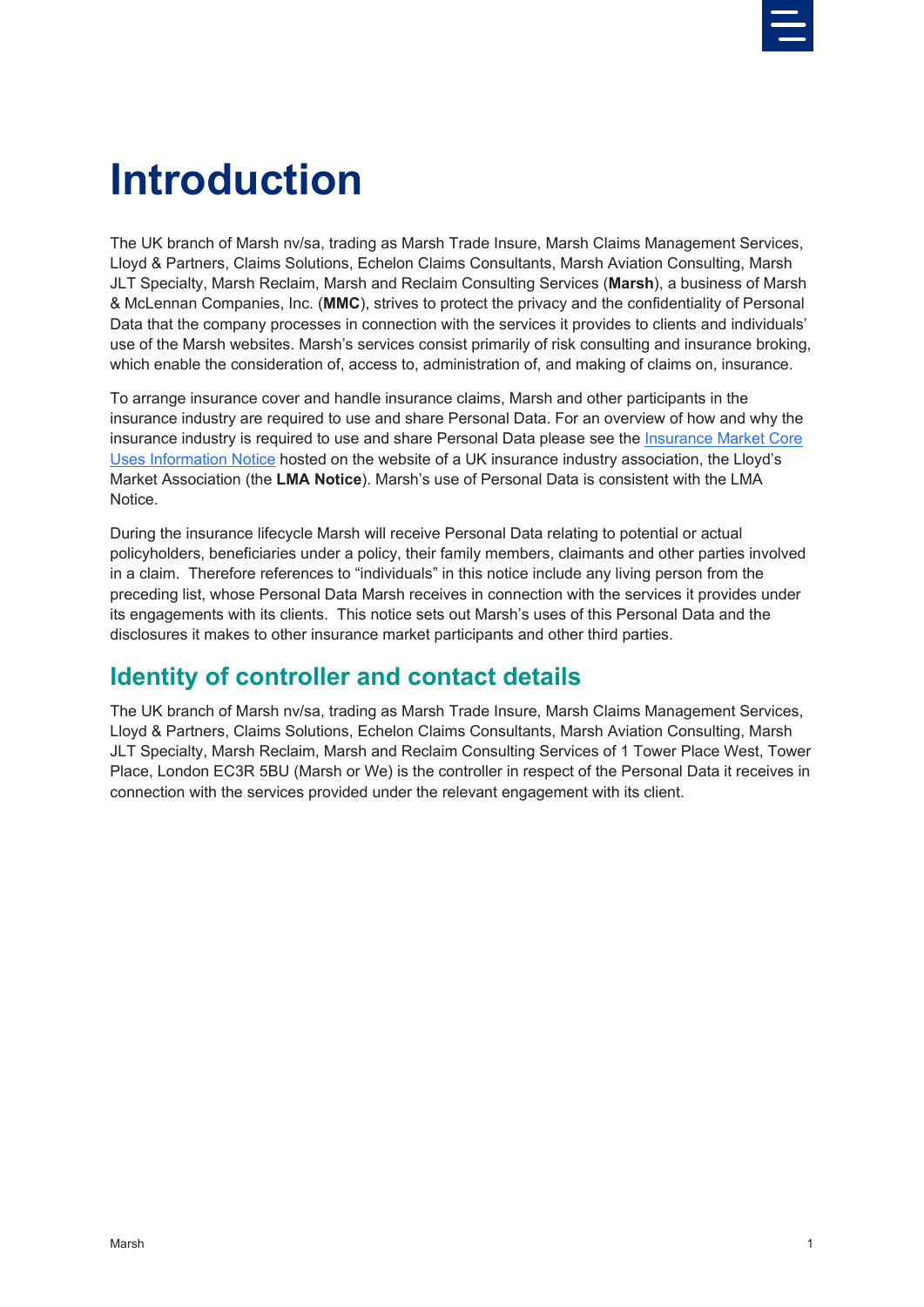

#### <span id="page-3-0"></span>**Personal information that we process**

We collect and process the following Personal Data:

- **Individual details:** name, address (and proof of address), other contact details (e.g. email and telephone details), gender, marital status, family details, date and place of birth, employer, job title and employment history, relationship to the policyholder, insured, beneficiary or claimant, images;
- **Identification details:** identification numbers issued by government bodies or agencies (e.g. depending on the country you are in, social security or national insurance number, passport number, ID number, tax identification number, driver's licence number);
- **Financial information:** payment card number, bank account number and account details, income and other financial information;
- **Risk details:** information about the insured risk, which contains Personal Data and may include, only to the extent relevant to the risk being insured:
	- ─ **Health data:** current or former physical or mental medical conditions, health status, injury or disability information, medical procedures performed, relevant personal habits (e.g. smoking or consumption of alcohol), prescription information, medical history;
	- ─ **Criminal records data:** criminal convictions, including driving offences; and
	- ─ **Other special categories of Personal Data:** racial or ethnic origin, political opinions, religious or philosophical beliefs, trade union membership, genetic data, biometric data, data concerning an individual's sex life or sexual orientation;
- **Policy information:** information about the quotes individuals receive and the policies they obtain;
- **Credit and anti-fraud data:** credit history and credit score, information about fraud convictions, allegations of crimes and sanctions details received from various anti-fraud and sanctions databases, regulators or law enforcement agencies;
- **Previous claims:** information about previous claims, which may include health data, criminal records data and other special categories of Personal Data (as described in the Insured Risk definition above);
- **Current claims:** information about current claims, which may include health data, criminal records data and other special categories of Personal Data (as described in the Insured Risk definition above);
- **Marketing data:** whether or not the individual has consented to receive marketing from us and/or from third parties and/or their marketing preferences; and
- **Website and communication usage:** details of your visits to our websites and information collected through cookies and other tracking technologies, including, but not limited to, your IP address and domain name, your browser version and operating system, traffic data, location data, web logs and other communication data, and the resources that you access.

Where we collect such information directly from individuals, we will inform them of whether the information is required and the consequences of not providing it on the relevant form.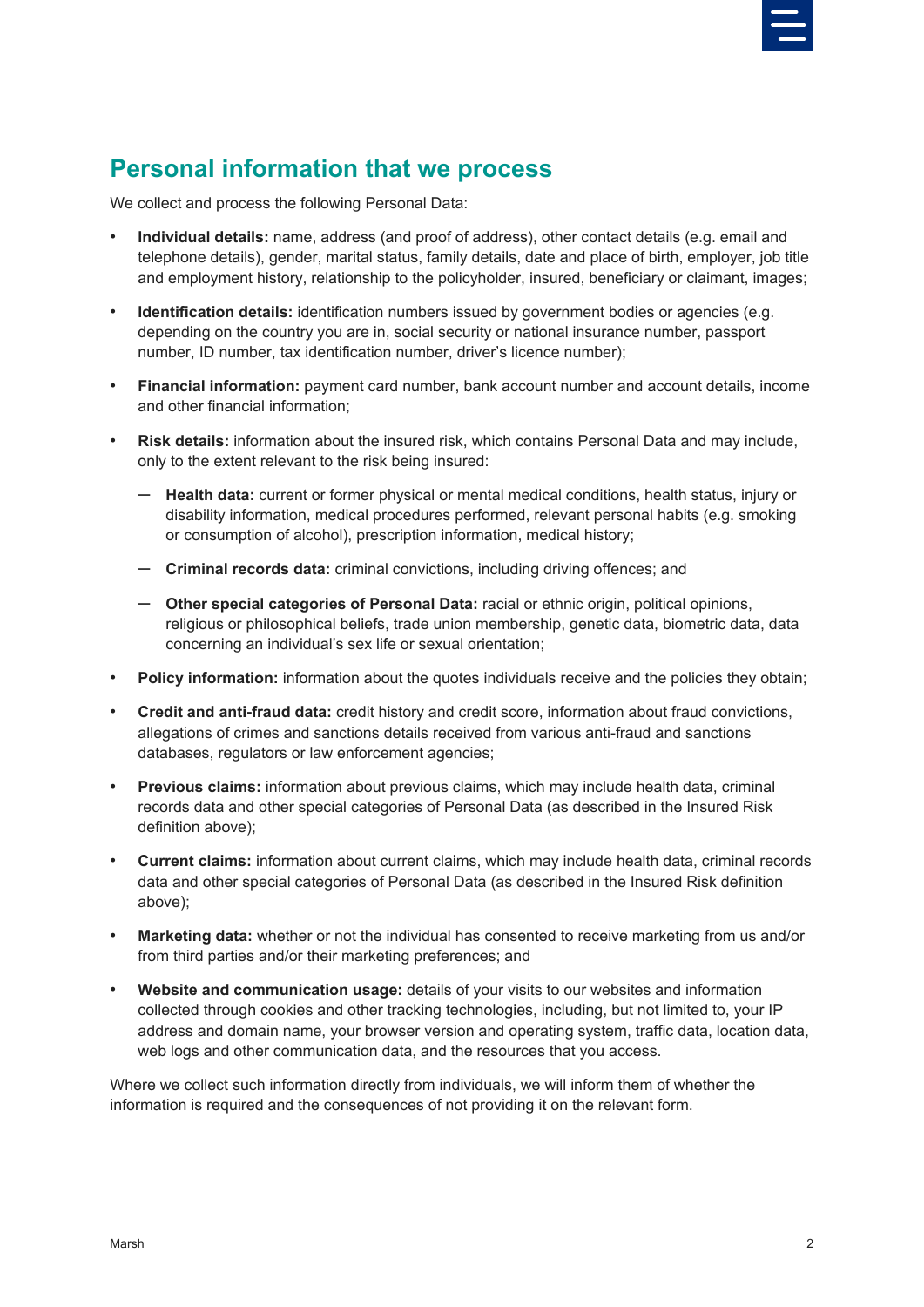

### <span id="page-4-0"></span>**Sources of personal data**

<span id="page-4-1"></span>We collect and receive Personal Data from various sources, including (depending on the service we are seeking to or are providing and country you are in):

- Individuals and their family members, online, face to face, or by telephone, or in written correspondence;
- Individuals' employers or trade or professional associations of which they are a member;
- In the event of a claim, third parties including the other party to the claim (claimant/defendant), witnesses, experts (including medical experts), loss adjusters, lawyers and claims handlers;
- Other insurance market participants, such as insurers, reinsurers and other intermediaries;
- Credit reference agencies (to the extent Marsh is taking any credit risk);
- Anti-fraud databases and other third party databases, including sanctions lists;
- Government agencies, such as vehicle registration authorities and tax authorities;
- Claim forms:
- Open electoral registers and other publicly available information:
- Business information and research tools;
- Selected third parties who provide us with details of potential customers
- Third parties who introduce business to us; and
- Forms on our website and your interactions with our website (please also see ou[r Cookie Notice\)](https://www.marsh.com/be/en/cookie-notice.html).

#### <span id="page-4-2"></span>**How we use and disclose your personal data**

In this section, we set out the purposes for which we use Personal Data, explain how we share the information, and identify the "legal grounds" on which we rely to process the information.

These "legal grounds" are set out in the data privacy laws applicable in the relevant country. In the UK, this means the UK General Data Protection Regulation and the Data Protection Act 2018 and, in Belgium or to the extent that Belgian law applies to the processing, the EU General Data Protection Regulation, the Belgium Data Protection Authority Act 2018 and the Framework Act 2018 (we refer to the applicable data protection legislation in this Privacy Notice as the GDPR). The GDPR allows companies to process Personal Data only when the processing is permitted by the specific "legal grounds" set out in the GDPR (the full description of each of the grounds can be found in the Appendix below).

Please note that in addition to the disclosures we have identified in the table below, we will disclose Personal Data for the purposes we explain in this notice to service providers, contractors, advisers, agents and MMC group companies that perform activities on our behalf.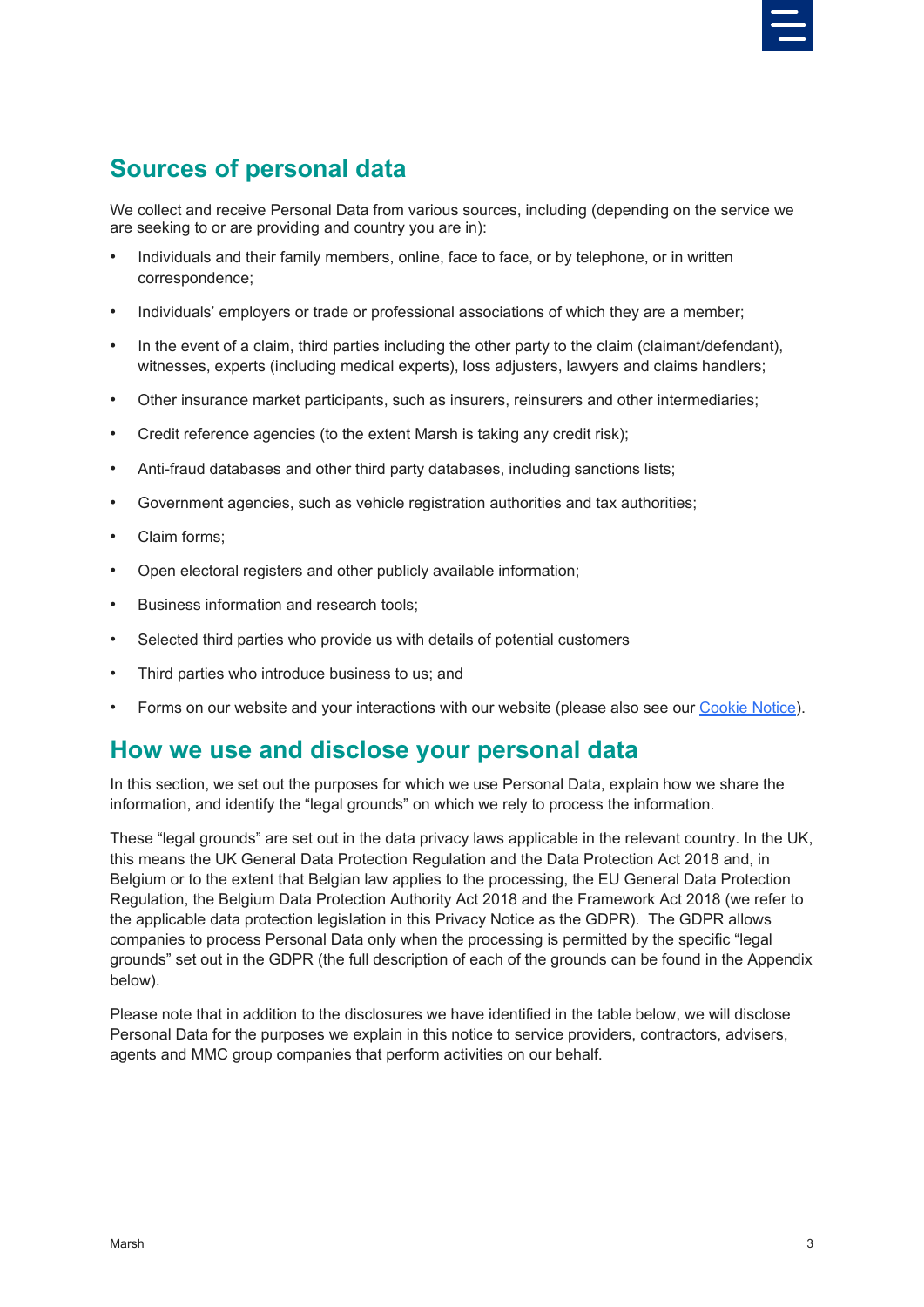

| <b>Purpose of</b><br><b>Processing</b>                                                                         | <b>Type of Information Legal Grounds</b><br><b>Collected</b>                                                                                                                     |                                                                                                                                                                                                                                                                                                                                                                                                                                                                                                                                                                                                                                                                                                                                                                                                                                                                                                                                                                                                                                                                                                                 | <b>Disclosures</b>                                                                                                                                                                      |
|----------------------------------------------------------------------------------------------------------------|----------------------------------------------------------------------------------------------------------------------------------------------------------------------------------|-----------------------------------------------------------------------------------------------------------------------------------------------------------------------------------------------------------------------------------------------------------------------------------------------------------------------------------------------------------------------------------------------------------------------------------------------------------------------------------------------------------------------------------------------------------------------------------------------------------------------------------------------------------------------------------------------------------------------------------------------------------------------------------------------------------------------------------------------------------------------------------------------------------------------------------------------------------------------------------------------------------------------------------------------------------------------------------------------------------------|-----------------------------------------------------------------------------------------------------------------------------------------------------------------------------------------|
| <b>Quotation/Inception</b>                                                                                     |                                                                                                                                                                                  |                                                                                                                                                                                                                                                                                                                                                                                                                                                                                                                                                                                                                                                                                                                                                                                                                                                                                                                                                                                                                                                                                                                 |                                                                                                                                                                                         |
| Establishing a<br>client relationship,<br>including fraud,<br>anti-money<br>laundering and<br>sanctions checks | Individual details<br>$\bullet$<br>$\bullet$<br>Risk details<br>Policy information<br>٠<br>Credit and anti-<br>fraud data<br>Special categories<br>$\bullet$<br>of personal data | Performance of our contract with the<br>individual (if he/she is the client)<br>Compliance with a legal obligation<br>Legitimate interests of Marsh (to ensure<br>that the client is within our acceptable<br>risk profile and to assist with the<br>prevention of crime and fraud)<br>For processing special categories of<br>Personal Data (e.g. health information)<br>and criminal records data:<br>As regards processing in the UK by the<br>UK branch of Marsh ny/sa:<br>Substantial public interest<br>(Insurance purposes)<br>Consent where required<br>As regards processing in Belgium by<br>Marsh ny/sa, or to the extent that<br>Belgian law applies to processing by the<br>UK branch, special category data and<br>criminal records data can only be<br>processed if one of the following<br>processing conditions apply:<br>Necessary for the establishment,<br>exercise or defence of a legal claim<br>(special category data only)<br>For reasons of substantial public<br>interest<br>Necessary for the management of<br>litigation (criminal records data<br>only)<br>Consent where required | Anti-fraud<br>databases<br>Group<br>companies                                                                                                                                           |
| Checking credit<br>where we are<br>taking any credit<br>risk                                                   | Individual details<br>$\bullet$<br>$\bullet$<br>Credit and anti-<br>fraud data                                                                                                   | Legitimate interests of Marsh (to ensure •<br>that the client is within our acceptable<br>risk profile and to assist with the<br>prevention of crime and fraud)                                                                                                                                                                                                                                                                                                                                                                                                                                                                                                                                                                                                                                                                                                                                                                                                                                                                                                                                                 | Credit reference<br>agencies                                                                                                                                                            |
| Evaluating the<br>risks to be<br>covered and<br>matching to<br>appropriate<br>insurer, policy<br>and premium   | <b>Risk details</b><br>$\bullet$<br>Previous and<br>current claims<br>Special categories<br>of personal data                                                                     | Performance of our contract with the<br>$\bullet$<br>individual (if he/she is the client)<br>$\bullet$<br>Legitimate interests of Marsh (to<br>determine the likely risk profile and<br>appropriate insurer and insurance<br>product)<br>For processing special categories of<br>Personal Data (e.g. health information)<br>and criminal records data:<br>As regards processing in the UK by the<br>UK branch of Marsh ny/sa:<br>Substantial public interest<br>(Insurance purposes)<br>Consent where required                                                                                                                                                                                                                                                                                                                                                                                                                                                                                                                                                                                                  | ٠<br><b>Insurers</b><br>$\bullet$<br>Insurance<br>intermediaries<br>such as brokers<br>and aggregators<br>$\bullet$<br>Insurance<br>broking platform<br>providers<br>Group<br>companies |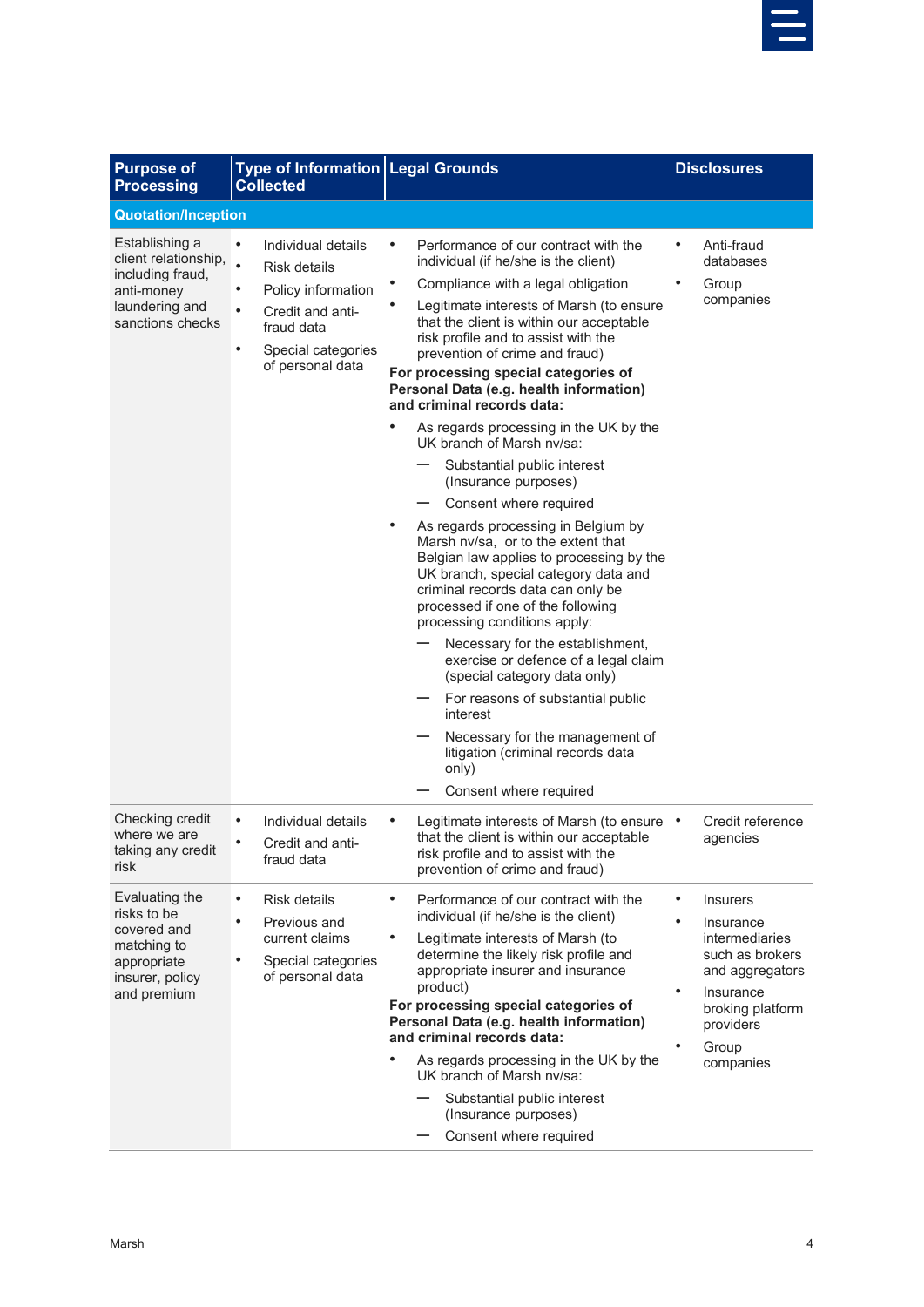

| <b>Purpose of</b><br><b>Processing</b>                                                                              | Type of Information Legal Grounds<br><b>Collected</b>                             |                                                                                                                                                                                                                                                                                                                                                                                                                                                                                                                                                                                                                                                                                                                                                                                                                                                                                                                    | <b>Disclosures</b>                                                                      |
|---------------------------------------------------------------------------------------------------------------------|-----------------------------------------------------------------------------------|--------------------------------------------------------------------------------------------------------------------------------------------------------------------------------------------------------------------------------------------------------------------------------------------------------------------------------------------------------------------------------------------------------------------------------------------------------------------------------------------------------------------------------------------------------------------------------------------------------------------------------------------------------------------------------------------------------------------------------------------------------------------------------------------------------------------------------------------------------------------------------------------------------------------|-----------------------------------------------------------------------------------------|
|                                                                                                                     |                                                                                   | $\bullet$<br>As regards processing in Belgium by<br>Marsh nv/sa, or to the extent that<br>Belgian law applies to processing by the<br>UK branch, special category data and<br>criminal records data can only be<br>processed if one of the following<br>processing conditions apply:<br>For reasons of substantial public<br>interest<br>Consent where required                                                                                                                                                                                                                                                                                                                                                                                                                                                                                                                                                    |                                                                                         |
| <b>Policy Administration</b>                                                                                        |                                                                                   |                                                                                                                                                                                                                                                                                                                                                                                                                                                                                                                                                                                                                                                                                                                                                                                                                                                                                                                    |                                                                                         |
| General client<br>care, including<br>communicating<br>with clients                                                  | Individual details<br>$\bullet$<br>$\bullet$<br>Policy information                | Performance of our contract with the<br>individual (if he/she is the client)<br>$\bullet$<br>Legitimate interests of Marsh (to<br>correspond with clients, beneficiaries<br>and claimants in order to facilitate the<br>placing of and claims under insurance<br>policies)<br>For processing special categories of<br>Personal Data (e.g. health information)<br>and criminal records data:<br>As regards processing in the UK by the<br>UK branch of Marsh ny/sa:<br>Substantial public interest<br>(Insurance purposes)<br>Consent where required<br>As regards processing in Belgium by<br>٠<br>Marsh nv/sa, or to the extent that<br>Belgian law applies to processing by the<br>UK branch, special category data and<br>criminal records data can only be<br>processed if one of the following<br>processing conditions apply:<br>For reasons of substantial public<br>interest; or<br>Consent where required | Insurers;<br>$\bullet$<br>Group<br>companies                                            |
| Collection or<br>refunding of<br>premiums, paying<br>on claims,<br>processing and<br>facilitating other<br>payments | $\bullet$<br>Individual details<br>Financial<br>information<br>Policy information | Performance of our contract with the<br>$\bullet$<br>individual (if he/she is the client)<br>Legitimate interests of Marsh (to<br>recover debts due to us)                                                                                                                                                                                                                                                                                                                                                                                                                                                                                                                                                                                                                                                                                                                                                         | $\bullet$<br><b>Insurers</b><br><b>Banks</b><br>$\bullet$<br>Debt recovery<br>providers |
| Facilitating<br>premium finance<br>arrangements                                                                     | Individual details<br>$\bullet$<br>$\bullet$<br>Policy information                | Performance of our contract with the<br>individual (if her/she is the client)<br>$\bullet$<br>Legitimate interests of Marsh (ensuring<br>our clients are able to meet their<br>financial obligations)                                                                                                                                                                                                                                                                                                                                                                                                                                                                                                                                                                                                                                                                                                              | Premium<br>Finance<br>Providers<br><b>Banks</b>                                         |
| <b>Claims processing</b>                                                                                            |                                                                                   |                                                                                                                                                                                                                                                                                                                                                                                                                                                                                                                                                                                                                                                                                                                                                                                                                                                                                                                    |                                                                                         |
| Managing<br>insurance claims                                                                                        | Individual details                                                                | Performance of our contract with the<br>individual (if he/she is the client)                                                                                                                                                                                                                                                                                                                                                                                                                                                                                                                                                                                                                                                                                                                                                                                                                                       | <b>Insurers</b>                                                                         |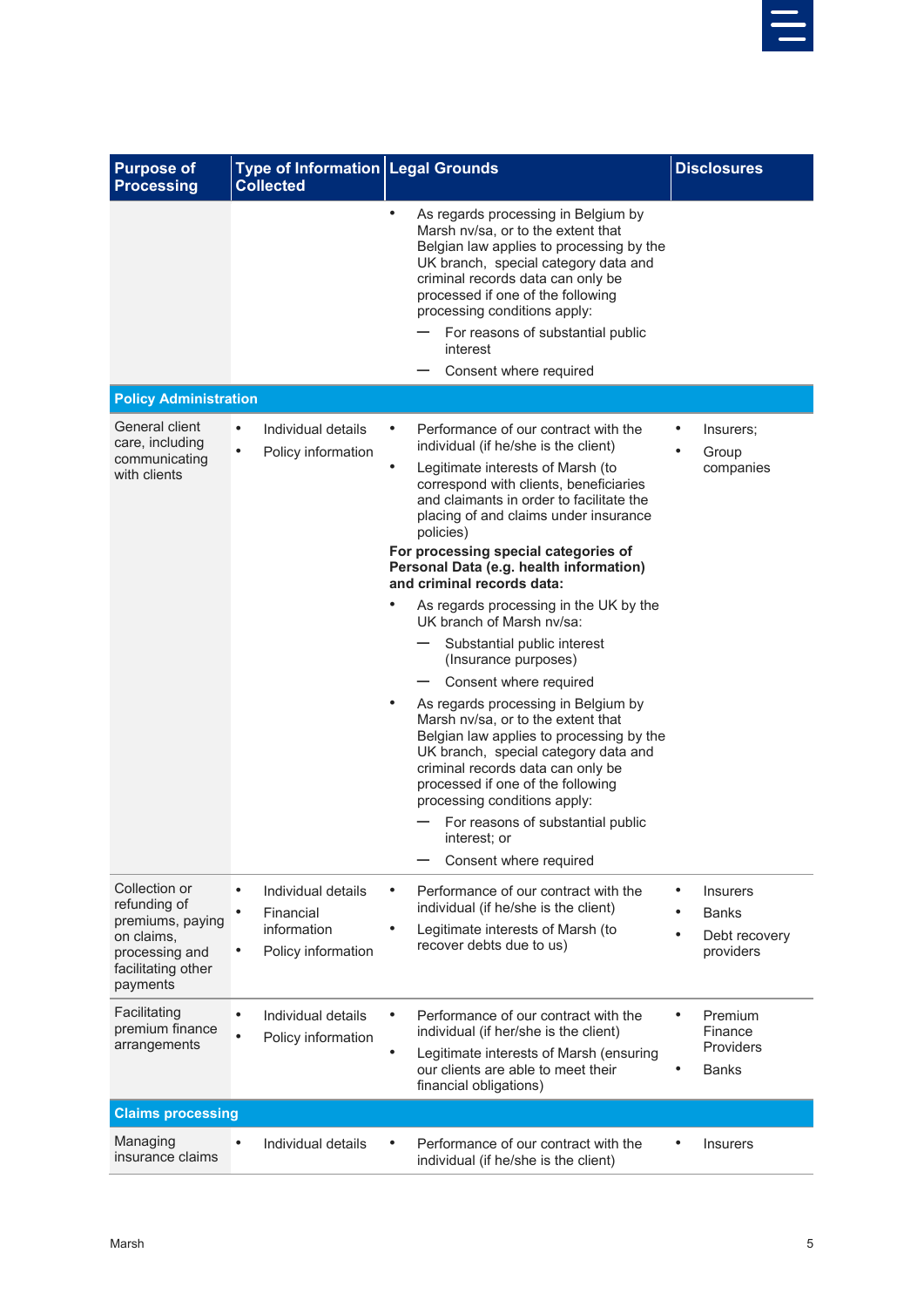

| <b>Purpose of</b><br><b>Processing</b>      | <b>Type of Information Legal Grounds</b><br><b>Collected</b>                                                                                                                                                                                                                     |                                                                                                                                                                                                                                                                                                                                                                                                                                                                                                                                                                                                                                                                                                                                                                                                                                                                                                                                                                                                                                                                                                                                                                                                     | <b>Disclosures</b>                                                                                                                                                                                                                                                                           |
|---------------------------------------------|----------------------------------------------------------------------------------------------------------------------------------------------------------------------------------------------------------------------------------------------------------------------------------|-----------------------------------------------------------------------------------------------------------------------------------------------------------------------------------------------------------------------------------------------------------------------------------------------------------------------------------------------------------------------------------------------------------------------------------------------------------------------------------------------------------------------------------------------------------------------------------------------------------------------------------------------------------------------------------------------------------------------------------------------------------------------------------------------------------------------------------------------------------------------------------------------------------------------------------------------------------------------------------------------------------------------------------------------------------------------------------------------------------------------------------------------------------------------------------------------------|----------------------------------------------------------------------------------------------------------------------------------------------------------------------------------------------------------------------------------------------------------------------------------------------|
|                                             | Identification<br>$\bullet$<br>details<br>Financial<br>$\bullet$<br>information<br>Policy information<br>$\bullet$<br>Credit and anti-<br>$\bullet$<br>fraud data<br>Previous and<br>$\bullet$<br>current claims<br>$\bullet$<br>Special categories<br>of personal data          | Legitimate interests of Marsh (to assist<br>$\bullet$<br>our clients in assessing and making<br>claims)<br>For processing special categories of<br>Personal Data (e.g. health<br>information) and criminal records<br>data:<br>As regards processing in the UK by the<br>UK branch of Marsh ny/sa:<br>Substantial public interest<br>(Insurance purposes)<br>Consent where required<br>As regards processing in Belgium by<br>$\bullet$<br>Marsh nv/sa, or to the extent that<br>Belgian law applies to processing by the<br>UK branch, special category data and<br>criminal records data can only be<br>processed if one of the following<br>processing conditions apply:<br>Necessary for the establishment,<br>exercise or defence of a legal claim<br>(special category data only)<br>For reasons of substantial public<br>interest<br>Necessary to protect the vital<br>interests of the data subject or of<br>another natural person (special<br>category data only)<br>Necessary for the management of<br>litigation (criminal records data<br>only)<br>If processed by lawyers or other<br>legal counsel to defend their clients<br>(criminal records data only)<br>Consent where required | <b>Claims handlers</b><br>$\bullet$<br>$\bullet$<br>Lawyers<br>$\bullet$<br>Loss adjusters<br>$\bullet$<br>Experts<br>Third parties<br>involved in<br>handling or<br>otherwise<br>addressing the<br>claim, such as<br>health care<br>professionals<br>Group<br>companies                     |
| Defending or<br>prosecuting legal<br>claims | $\bullet$<br>Individual details<br>Identification<br>details<br>Financial<br>$\bullet$<br>information<br>Policy information<br>$\bullet$<br>Credit and anti-<br>$\bullet$<br>fraud data<br>$\bullet$<br>Previous and<br>current claims<br>Special categories<br>of personal data | Performance of our contract with the<br>$\bullet$<br>individual (if he/she is the client)<br>$\bullet$<br>Legitimate interests of Marsh (to assist<br>our client in assessing and making<br>claims)<br>For processing special categories of<br>Personal Data (e.g. health information)<br>and criminal records data:<br>As regards processing in the UK by the<br>UK branch of Marsh ny/sa:<br>Substantial public interest<br>(Insurance purposes)<br>Consent where required<br>$\qquad \qquad$<br>$\bullet$<br>As regards processing in Belgium by<br>Marsh nv/sa or, to the extent that<br>Belgian law applies to processing by the<br>UK branch, special category data and                                                                                                                                                                                                                                                                                                                                                                                                                                                                                                                       | $\bullet$<br><b>Insurers</b><br>Claims handlers<br>$\bullet$<br>Lawyers<br>$\bullet$<br>Loss adjusters<br><b>Experts</b><br>$\bullet$<br>Third parties<br>involved in<br>handling or<br>otherwise<br>addressing the<br>claim, such as<br>health care<br>professionals;<br>Group<br>companies |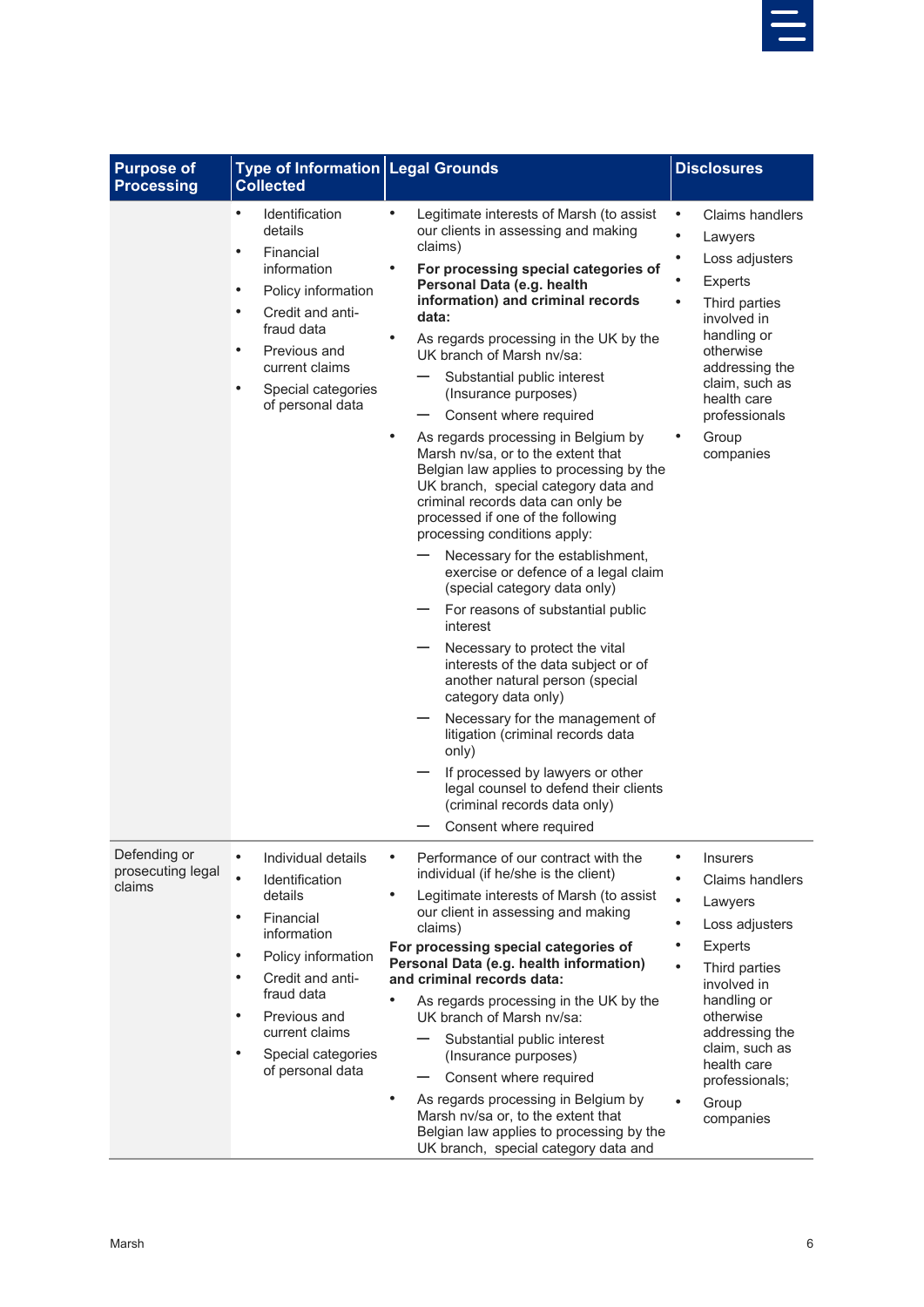

| <b>Purpose of</b><br><b>Processing</b>                                     | <b>Type of Information Legal Grounds</b><br><b>Collected</b>                                                                                                                                                      |                                                                                                                                                                                                                                                                                                                                                                                                                                                                                                                                                                                                                                                                                                                                                                                                                                                                                                                                                                                                                                                                                                                                                                                                                              | <b>Disclosures</b>                                                                                                                                                                                                                                                                                       |
|----------------------------------------------------------------------------|-------------------------------------------------------------------------------------------------------------------------------------------------------------------------------------------------------------------|------------------------------------------------------------------------------------------------------------------------------------------------------------------------------------------------------------------------------------------------------------------------------------------------------------------------------------------------------------------------------------------------------------------------------------------------------------------------------------------------------------------------------------------------------------------------------------------------------------------------------------------------------------------------------------------------------------------------------------------------------------------------------------------------------------------------------------------------------------------------------------------------------------------------------------------------------------------------------------------------------------------------------------------------------------------------------------------------------------------------------------------------------------------------------------------------------------------------------|----------------------------------------------------------------------------------------------------------------------------------------------------------------------------------------------------------------------------------------------------------------------------------------------------------|
|                                                                            |                                                                                                                                                                                                                   | criminal records data can only be<br>processed if one of the following<br>processing conditions apply:<br>Necessary for the establishment,<br>exercise or defence of a legal claim<br>(special category data only)<br>For reasons of substantial public<br>interest<br>Necessary for the management of<br>litigation (criminal records data<br>only)<br>If processed by lawyers or other<br>legal counsel to defend their clients                                                                                                                                                                                                                                                                                                                                                                                                                                                                                                                                                                                                                                                                                                                                                                                            |                                                                                                                                                                                                                                                                                                          |
|                                                                            |                                                                                                                                                                                                                   | (criminal records data only)<br>Consent where required                                                                                                                                                                                                                                                                                                                                                                                                                                                                                                                                                                                                                                                                                                                                                                                                                                                                                                                                                                                                                                                                                                                                                                       |                                                                                                                                                                                                                                                                                                          |
| Investigating and<br>prosecuting fraud<br>or possible<br>criminal offences | $\bullet$<br>Individual details<br>$\bullet$<br>Identification<br>details<br>Credit and anti-<br>$\bullet$<br>fraud data<br>Previous and<br>$\bullet$<br>current claims<br>Special categories<br>of personal data | Performance of our contract with the<br>$\bullet$<br>individual (if he/she is the client)<br>$\bullet$<br>Legitimate interests of Marsh (to assist<br>with the prevention and detection of<br>fraud)<br>For processing special categories of<br>Personal Data (e.g. health information)<br>and criminal records data:<br>$\bullet$<br>As regards processing in the UK by the<br>UK branch of Marsh nv/sa:<br>To establish, defend or prosecute<br>legal claims<br>Substantial public interest<br>(Insurance purposes)<br>Consent where required<br>As regards processing in Belgium by<br>$\bullet$<br>Marsh nv/sa, or to the extent that<br>Belgian law applies to processing by the<br>UK branch, special category data and<br>criminal records data can only be<br>processed if one of the following<br>processing conditions apply:<br>Necessary for the establishment,<br>exercise or defence of a legal claim<br>(special category data only)<br>For reasons of substantial public<br>interest<br>Necessary for the management of<br>litigation (criminal records data<br>only)<br>If processed by lawyers or other<br>legal counsel to defend their clients<br>(criminal records data only)<br>Consent where required | $\bullet$<br><b>Insurers</b><br>Lawyers<br>Law<br>Enforcement<br>Authorities<br><b>Experts</b><br>Other insurers<br>$\bullet$<br>Anti-fraud<br>$\bullet$<br>databases<br>Third parties<br>involved in the<br>investigation or<br>prosecution,<br>such as private<br>investigators;<br>Group<br>companies |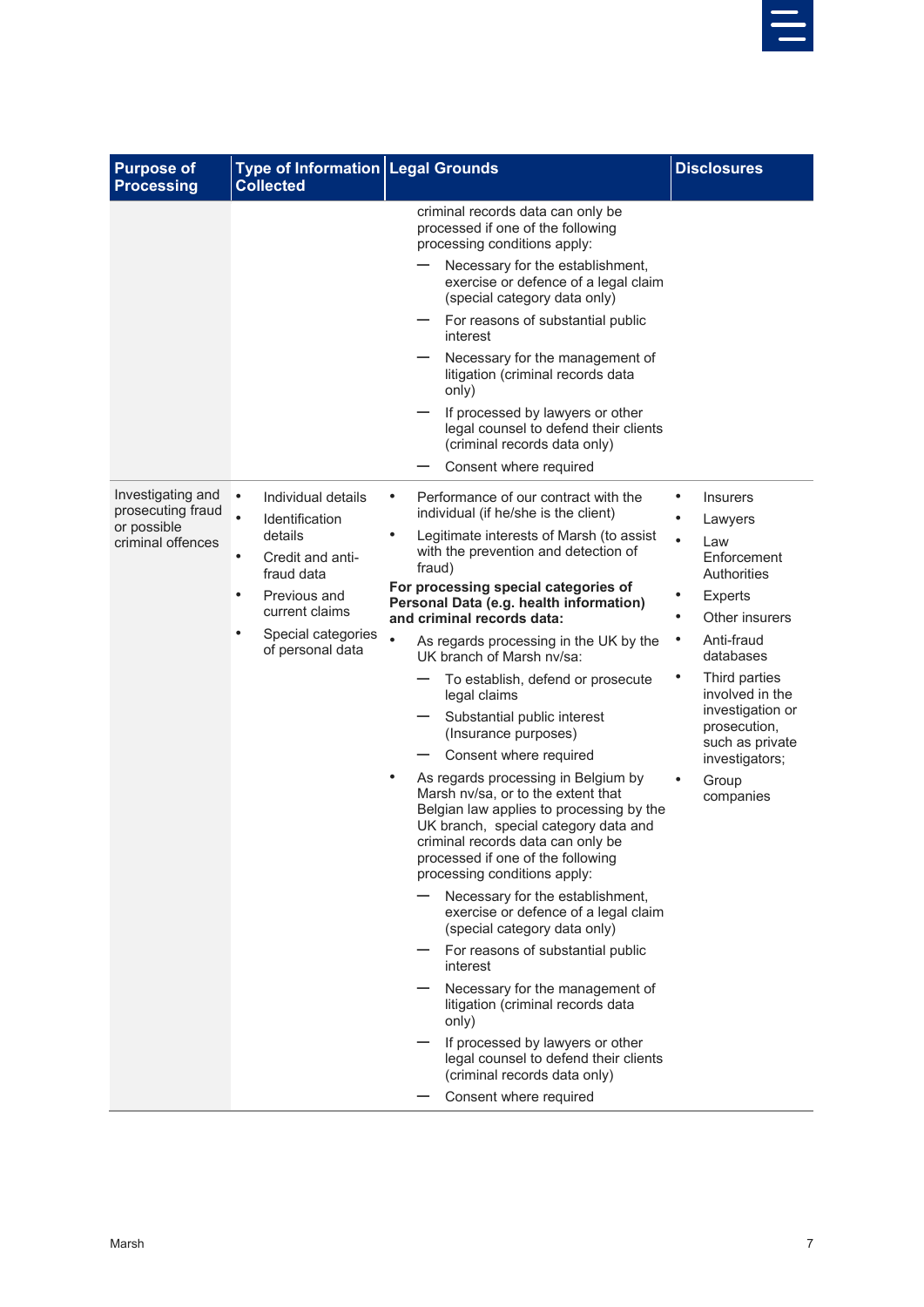

| <b>Purpose of</b><br><b>Processing</b>                                                                                                           | <b>Type of Information Legal Grounds</b><br><b>Collected</b>                                                                                                                                                                                                                                                                         |                                                                                                                                                                                                                                                                                                                                                                                                                                                                                                                                | <b>Disclosures</b>                                                                                                      |
|--------------------------------------------------------------------------------------------------------------------------------------------------|--------------------------------------------------------------------------------------------------------------------------------------------------------------------------------------------------------------------------------------------------------------------------------------------------------------------------------------|--------------------------------------------------------------------------------------------------------------------------------------------------------------------------------------------------------------------------------------------------------------------------------------------------------------------------------------------------------------------------------------------------------------------------------------------------------------------------------------------------------------------------------|-------------------------------------------------------------------------------------------------------------------------|
| <b>Renewals</b>                                                                                                                                  |                                                                                                                                                                                                                                                                                                                                      |                                                                                                                                                                                                                                                                                                                                                                                                                                                                                                                                |                                                                                                                         |
| Contacting you in<br>order to arrange<br>the renewal of the<br>insurance policy                                                                  | $\bullet$<br>Individual details<br>Identification<br>details<br>Risk details<br>$\bullet$<br>Policy information<br>$\bullet$<br>Previous and<br>٠<br>current claims<br>Special categories<br>$\bullet$<br>of personal data                                                                                                           | Performance of our contract with the<br>individual (if he/she is the client)<br>Legitimate interests of Marsh (to<br>$\bullet$<br>correspond with clients to facilitate the<br>continuation of insurance cover)<br>For processing special categories of<br>Personal Data (e.g. health information)<br>and criminal records data:<br>$\bullet$<br>As regards processing in the UK by the<br>UK branch of Marsh nv/sa:                                                                                                           | <b>Insurers</b><br>$\bullet$<br>Insurance<br>intermediaries<br>such as brokers<br>and aggregators<br>Group<br>companies |
|                                                                                                                                                  |                                                                                                                                                                                                                                                                                                                                      | Substantial public interest<br>(Insurance purposes)<br>Consent where required<br>As regards processing in Belgium by<br>Marsh nv/sa, or to the extent that<br>Belgian law applies to processing by the<br>UK branch, special category data can<br>only be processed if one of the following<br>processing conditions apply:<br>Consent where required                                                                                                                                                                          |                                                                                                                         |
| <b>Throughout the insurance lifecycle</b>                                                                                                        |                                                                                                                                                                                                                                                                                                                                      |                                                                                                                                                                                                                                                                                                                                                                                                                                                                                                                                |                                                                                                                         |
| Marketing<br>analytics, sending<br>marketing<br>materials and<br>communications<br>including data de-<br>identification<br>and/or<br>aggregation | Individual details                                                                                                                                                                                                                                                                                                                   | Legitimate interests of Marsh (to send<br>marketing communications about<br>Marsh's services and offerings by post,<br>telephone and in other circumstances<br>where we don't require your consent)<br>Consent (where required in limited<br>circumstances)                                                                                                                                                                                                                                                                    | <b>Insurers</b><br>$\bullet$<br>Group<br>companies                                                                      |
| Carrying out<br>customer<br>satisfaction<br>surveys and<br>market research                                                                       | Individual details<br>$\bullet$                                                                                                                                                                                                                                                                                                      | Legitimate interests of Marsh (to ensure .<br>quality of delivery of our services and to<br>improve our future products and<br>services offering)                                                                                                                                                                                                                                                                                                                                                                              | Third party<br>market research<br>companies                                                                             |
| Transferring<br>books of<br>business,<br>company sales<br>and<br>reorganisations                                                                 | Individual details<br>$\bullet$<br>Identification<br>$\bullet$<br>details<br>Financial<br>$\bullet$<br>information<br>Risk details<br>$\bullet$<br>$\bullet$<br>Policy information<br>Credit & anti-fraud<br>$\bullet$<br>data<br>$\bullet$<br>Previous and<br>current claims<br>$\bullet$<br>Special categories<br>of personal data | Legitimate interests of Marsh (to<br>٠<br>structure our business appropriately)<br>For processing special categories of<br>Personal Data (e.g. health information)<br>and criminal records data:<br>٠<br>As regards processing in the UK by the<br>UK branch of Marsh ny/sa:<br>Substantial public interest<br>(Insurance purposes)<br>Consent where required<br>As regards processing in Belgium by<br>Marsh nv/sa, or to the extent that<br>Belgian law applies to processing by the<br>UK branch, special category data can | $\bullet$<br>Group<br>companies<br>$\bullet$<br>Courts<br>$\bullet$<br>Purchaser<br>(potential and<br>actual)           |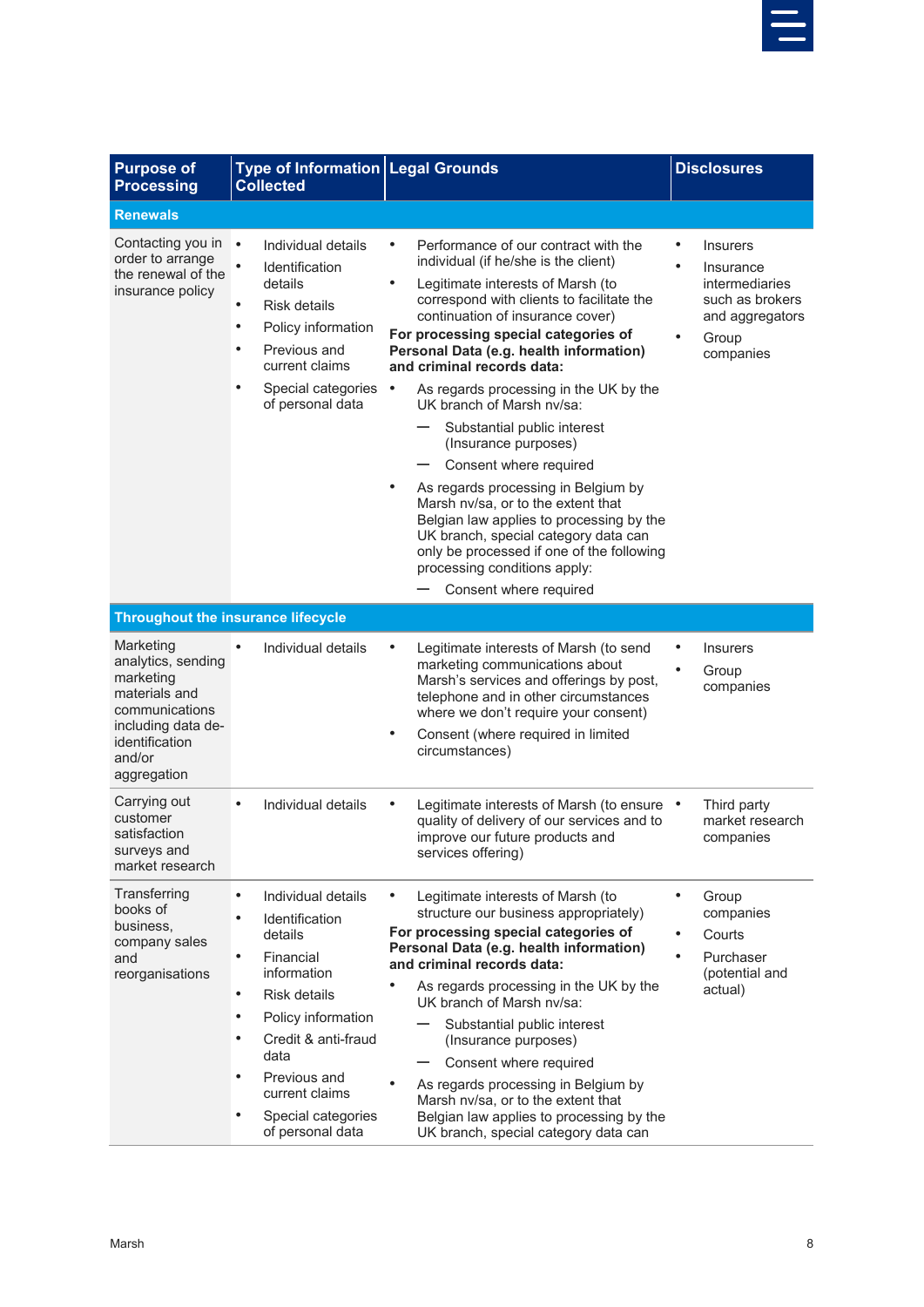

| <b>Purpose of</b><br><b>Processing</b>                                                                 | Type of Information   Legal Grounds<br><b>Collected</b>                                                                                                                                                                                         |                                                                                                                                                                                                                                                                                                                                                                                                                                                                                                                                                                                                                                                                                                            | <b>Disclosures</b>                                                                                                                                                               |
|--------------------------------------------------------------------------------------------------------|-------------------------------------------------------------------------------------------------------------------------------------------------------------------------------------------------------------------------------------------------|------------------------------------------------------------------------------------------------------------------------------------------------------------------------------------------------------------------------------------------------------------------------------------------------------------------------------------------------------------------------------------------------------------------------------------------------------------------------------------------------------------------------------------------------------------------------------------------------------------------------------------------------------------------------------------------------------------|----------------------------------------------------------------------------------------------------------------------------------------------------------------------------------|
|                                                                                                        |                                                                                                                                                                                                                                                 | only be processed if one of the following<br>processing conditions apply:<br>Consent where required                                                                                                                                                                                                                                                                                                                                                                                                                                                                                                                                                                                                        |                                                                                                                                                                                  |
| General risk<br>modelling                                                                              | Individual details<br>$\bullet$<br>$\bullet$<br>Risk details<br>Policy information<br>$\bullet$<br>Previous and<br>$\bullet$<br>current claims<br>$\bullet$<br>Special categories<br>of personal data                                           | Legitimate interests of Marsh (to build<br>risk models that allow placing of risk<br>with appropriate insurers)<br>For processing special categories of<br>Personal Data (e.g. health information)<br>and criminal records data:<br>As regards processing in the UK by the<br>$\bullet$<br>UK branch of Marsh ny/sa:<br>Substantial public interest<br>(Insurance purposes)<br>Consent where required<br>As regards processing in Belgium by<br>Marsh nv/sa, or to the extent that<br>Belgian law applies to processing by the<br>UK branch, special category data and<br>criminal records data can only be<br>processed if one of the following<br>processing conditions apply:<br>Consent where required | <b>Insurers</b><br>$\bullet$<br>Clients and<br>prospects<br>Group<br>companies                                                                                                   |
| Analytics include<br>the de-<br>identification of<br>personal data for<br>the purposes of<br>analytics | $\bullet$<br>Individual details<br>Identification<br>$\bullet$<br>details<br>Risk details<br>$\bullet$<br>Policy information<br>$\bullet$<br>Previous and<br>$\bullet$<br>current claims<br>$\bullet$<br>Special categories<br>of personal data | Legitimate interests of Marsh (to<br>improve the way we run our business<br>and to enhance our risk models)<br>For processing special categories of<br>Personal Data (e.g. health information)<br>and criminal records data:<br>As regards processing in the UK by the<br>UK branch of Marsh ny/sa:<br>Substantial public interest<br>(Insurance purposes)<br>Consent where required<br>As regards processing in Belgium by<br>Marsh nv/sa, or to the extent that<br>Belgian law applies to processing by the<br>UK branch, special category data and<br>criminal records data can only be<br>processed if one of the following<br>processing conditions apply:<br>Consent where required                  | <b>Insurers</b><br>Clients and<br>prospects<br>Group<br>companies                                                                                                                |
| Complying with<br>our legal or<br>regulatory<br>obligations                                            | $\bullet$<br>Individual details<br>Identification<br>$\bullet$<br>details<br>$\bullet$<br>Financial<br>information<br><b>Risk details</b><br>$\bullet$<br>Policy information<br>$\bullet$<br>Credit and anti-<br>fraud data                     | Compliance with a legal obligation<br>$\bullet$<br>Legitimate interests of Marsh (to take<br>pre-emptive steps to ensure legal and<br>regulatory compliance)<br>For processing special categories of<br>Personal Data (e.g. health information)<br>and criminal records data:<br>$\bullet$<br>As regards processing in the UK by the<br>UK branch of Marsh ny/sa:                                                                                                                                                                                                                                                                                                                                          | Insurance, data<br>protection and<br>other regulators<br>$\bullet$<br>Law<br>Enforcement<br>Authorities<br>$\bullet$<br><b>Insurers</b><br><b>Auditors</b><br>Group<br>companies |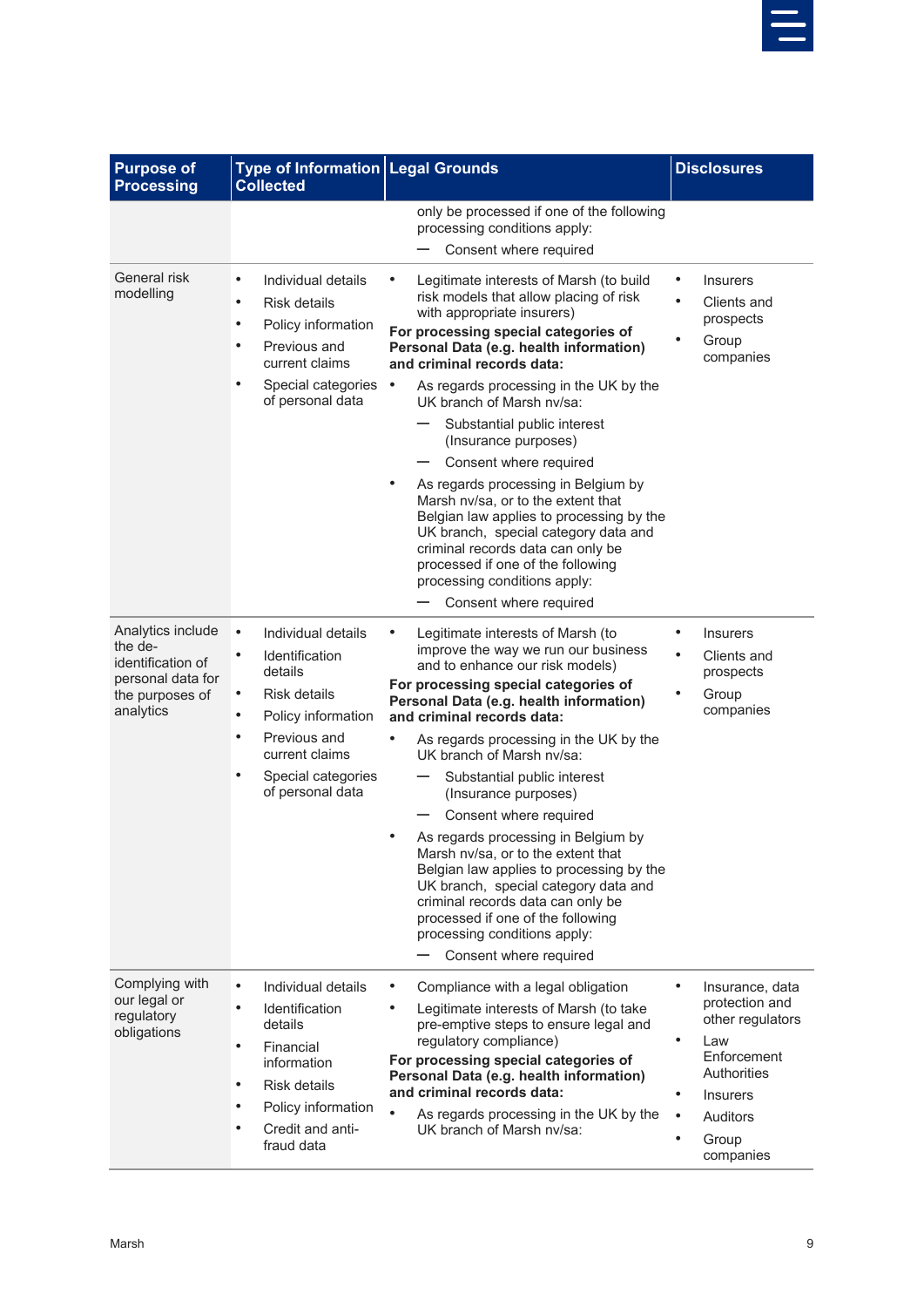

| <b>Purpose of</b><br><b>Processing</b>                                                                                               | Type of Information Legal Grounds<br><b>Collected</b>                                                                                                                                         |                                                                                                                                                                                                                                                                                                                                                                                                                                                                                                                                                                        | <b>Disclosures</b>                                                                                                                                                    |
|--------------------------------------------------------------------------------------------------------------------------------------|-----------------------------------------------------------------------------------------------------------------------------------------------------------------------------------------------|------------------------------------------------------------------------------------------------------------------------------------------------------------------------------------------------------------------------------------------------------------------------------------------------------------------------------------------------------------------------------------------------------------------------------------------------------------------------------------------------------------------------------------------------------------------------|-----------------------------------------------------------------------------------------------------------------------------------------------------------------------|
|                                                                                                                                      | $\bullet$<br>Previous and<br>current claims<br>Special categories<br>of personal data                                                                                                         | To establish, defend or prosecute<br>legal claims<br>Consent where required<br>$\bullet$<br>As regards processing in Belgium by<br>Marsh nv/sa, or to the extent that<br>Belgian law applies to processing by the<br>UK branch, special category data and<br>criminal records data can only be<br>processed if one of the following<br>processing conditions apply:<br>For reasons of substantial public<br>interest<br>Compliance with a legal obligation<br>Necessary for the establishment,<br>exercise or defence of a legal claim<br>(special category data only) |                                                                                                                                                                       |
| <b>Consultancy activities</b>                                                                                                        |                                                                                                                                                                                               |                                                                                                                                                                                                                                                                                                                                                                                                                                                                                                                                                                        |                                                                                                                                                                       |
| General client<br>care, including<br>communications<br>with clients                                                                  | Individual details<br>$\bullet$<br>$\bullet$<br>Policy information                                                                                                                            | Performance of our contract with the<br>$\bullet$<br>individual (if he/she is the client)<br>$\bullet$<br>Legitimate interests of Marsh (to<br>correspond with clients in order to<br>provide consultancy services)<br>For processing special categories of<br>Personal Data (e.g. health information)<br>and criminal records data:<br>٠<br>Consent                                                                                                                                                                                                                   |                                                                                                                                                                       |
| General risk<br>modelling in the<br>context of our<br>consultancy<br>services in order<br>to evaluate risks<br>and provide<br>advice | Individual details<br>$\bullet$<br>$\bullet$<br>Risk details<br>٠<br>Policy information<br>$\bullet$<br>Previous and<br>current claims<br>$\bullet$<br>Special categories<br>of personal data | Legitimate interest of Marsh (to build<br>$\bullet$<br>risk models and assess the risks and<br>necessary cover)<br>For processing special categories of<br>Personal Data (e.g. health information)<br>and criminal records data:<br>$\bullet$<br>Consent                                                                                                                                                                                                                                                                                                               |                                                                                                                                                                       |
| Analysis as part<br>of the specific<br>consultancy<br>advice                                                                         | $\bullet$<br>Individual details<br>$\bullet$<br>Risk details<br>Policy information<br>٠<br>Previous and<br>٠<br>current claims<br>$\bullet$<br>Special categories<br>of personal data         | $\bullet$<br>Legitimate interests of Marsh (to provide<br>the agreed consultancy services to its<br>clients)<br>For processing special categories of<br>Personal Data (e.g. health information)<br>and criminal records data:<br>$\bullet$<br>Consent                                                                                                                                                                                                                                                                                                                  |                                                                                                                                                                       |
| Complying with<br>our legal or<br>regulatory<br>obligations in the<br>context of our<br>consultancy<br>business                      | $\bullet$<br>Individual details<br>$\bullet$<br>Identification<br>details<br>Financial<br>information<br><b>Risk details</b><br>$\bullet$<br>Policy information<br>٠                          | $\bullet$<br>Compliance with a legal obligation<br>Legitimate interests of Marsh (to take<br>pre-emptive steps to ensure legal and<br>regulatory compliance)<br>For processing special categories of<br>Personal Data (e.g. health information)<br>and criminal records data:                                                                                                                                                                                                                                                                                          | $\bullet$<br>Insurance, data<br>protection and<br>other regulators<br>Police<br>٠<br>$\bullet$<br><b>Insurers</b><br>Auditors<br>$\bullet$<br>٠<br>Group<br>companies |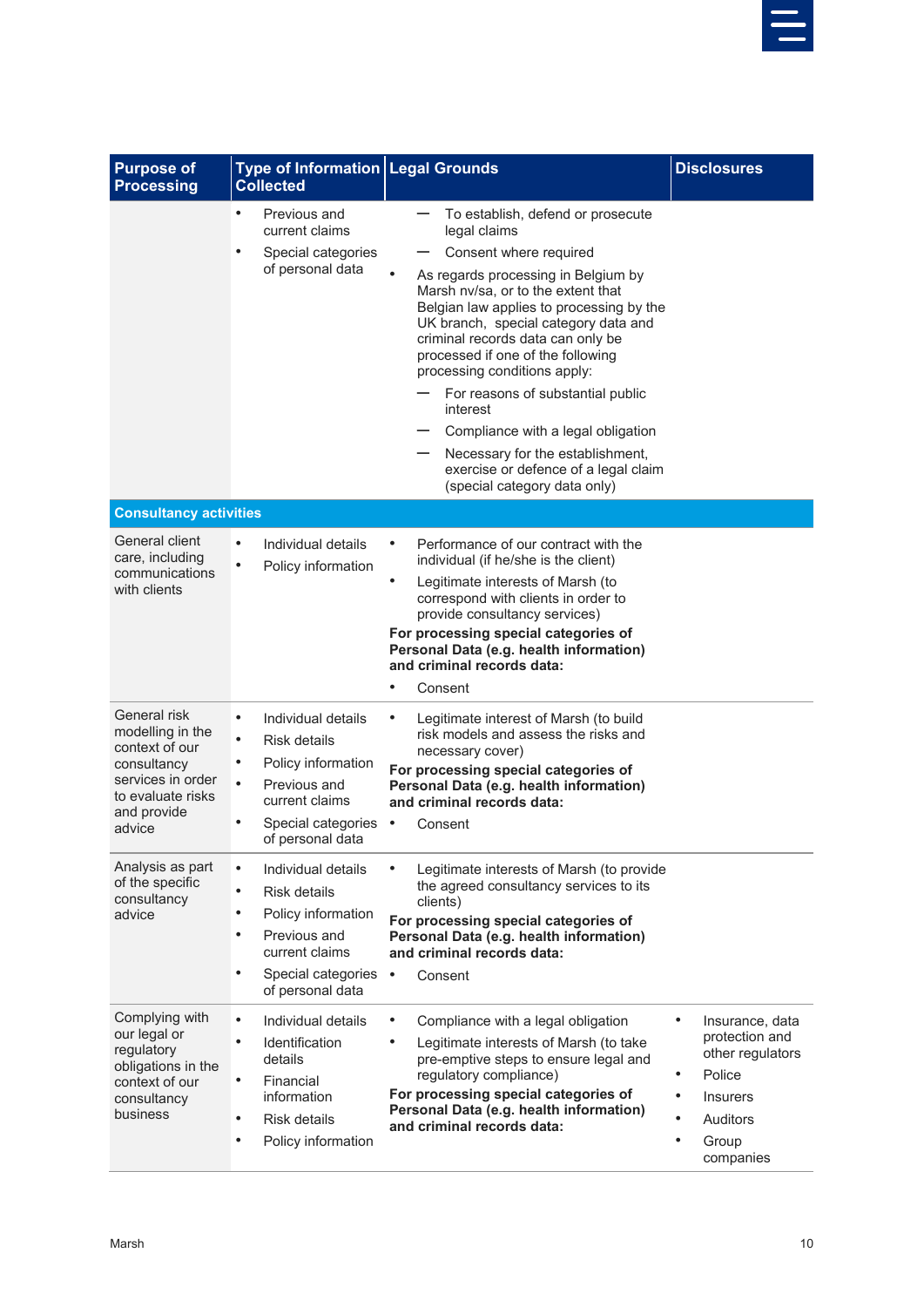

| <b>Purpose of</b><br><b>Processing</b>                                                                                                      | <b>Type of Information Legal Grounds</b><br><b>Collected</b>                                                                         |                                                                                                                                                                                                                                                                                             | <b>Disclosures</b>                                                                   |
|---------------------------------------------------------------------------------------------------------------------------------------------|--------------------------------------------------------------------------------------------------------------------------------------|---------------------------------------------------------------------------------------------------------------------------------------------------------------------------------------------------------------------------------------------------------------------------------------------|--------------------------------------------------------------------------------------|
|                                                                                                                                             | Credit and anti-<br>$\bullet$<br>fraud data<br>Previous and<br>$\bullet$<br>current claims<br>Special categories<br>of personal data | To establish, defend or prosecute legal<br>claims<br>Consent<br>$\bullet$                                                                                                                                                                                                                   |                                                                                      |
| <b>Website activities</b>                                                                                                                   |                                                                                                                                      |                                                                                                                                                                                                                                                                                             |                                                                                      |
| To communicate<br>with you<br>regarding any<br>queries you raise<br>via the website                                                         | Individual details<br>$\bullet$<br>Identification<br>details                                                                         | Legitimate interests of Marsh (to<br>correspond with website users)                                                                                                                                                                                                                         |                                                                                      |
| To monitor your<br>interaction with<br>the website to<br>ensure service<br>quality,<br>compliance with<br>procedures and<br>to combat fraud | Individual details<br>$\bullet$<br>Identification<br>details                                                                         | Compliance with a legal obligation<br>$\bullet$<br>Legitimate interests of Marsh (to ensure<br>the quality and legality of our online<br>services)<br>For processing special categories of<br>Personal Data and criminal records data:<br>Substantial public interest (preventing<br>fraud) | Third parties<br>٠<br>undertaking<br>online<br>monitoring<br>Anti-fraud<br>databases |
| To ensure the<br>website content is<br>relevant and<br>presented in the<br>most effective<br>manner for you<br>and your device              | Individual details<br>Identification<br>details                                                                                      | Legitimate interests of Marsh (to provide<br>$\bullet$<br>clients, beneficiaries and claimants with<br>content and services on the website)                                                                                                                                                 |                                                                                      |

#### <span id="page-12-0"></span>**Special categories of personal data and criminal data**

When we collect, use or disclose to third parties (such as insurers, intermediaries and reinsurers) Special Categories of Personal Data and Criminal Records Data for the reasons set out in the table above and for profiling as set out in the next section, we typically do so for reasons of substantial public interests, namely because it is necessary for the wide range of insurance-related activities that we undertake or because it is necessary for fraud prevention purposes We will ask for your explicit consent where it does not meet the criteria and will explain at the time why this is necessary.

Before you provide us with Special Categories of Personal Data and Criminal Records Data about a person other than yourself, you agree to notify such person of our use of their Personal Data and, if requested by us, to obtain their consent to our use of their Special Categories of Personal Data and Criminal Records Data (for example, by requiring the individual to sign a consent form).

#### <span id="page-12-1"></span>**Profiling and automated decision making**

Insurance premiums are calculated by insurance market participants benchmarking clients' and beneficiaries' attributes as against other clients' and beneficiaries' attributes and propensities for insured events to occur. This benchmarking requires Marsh and other insurance market participants to analyse and compile information received from all insureds, beneficiaries or claimants to model such propensities. Accordingly, we may use Personal Data to both match against the information in the models and to create the models that determine the premium pricing in general and for other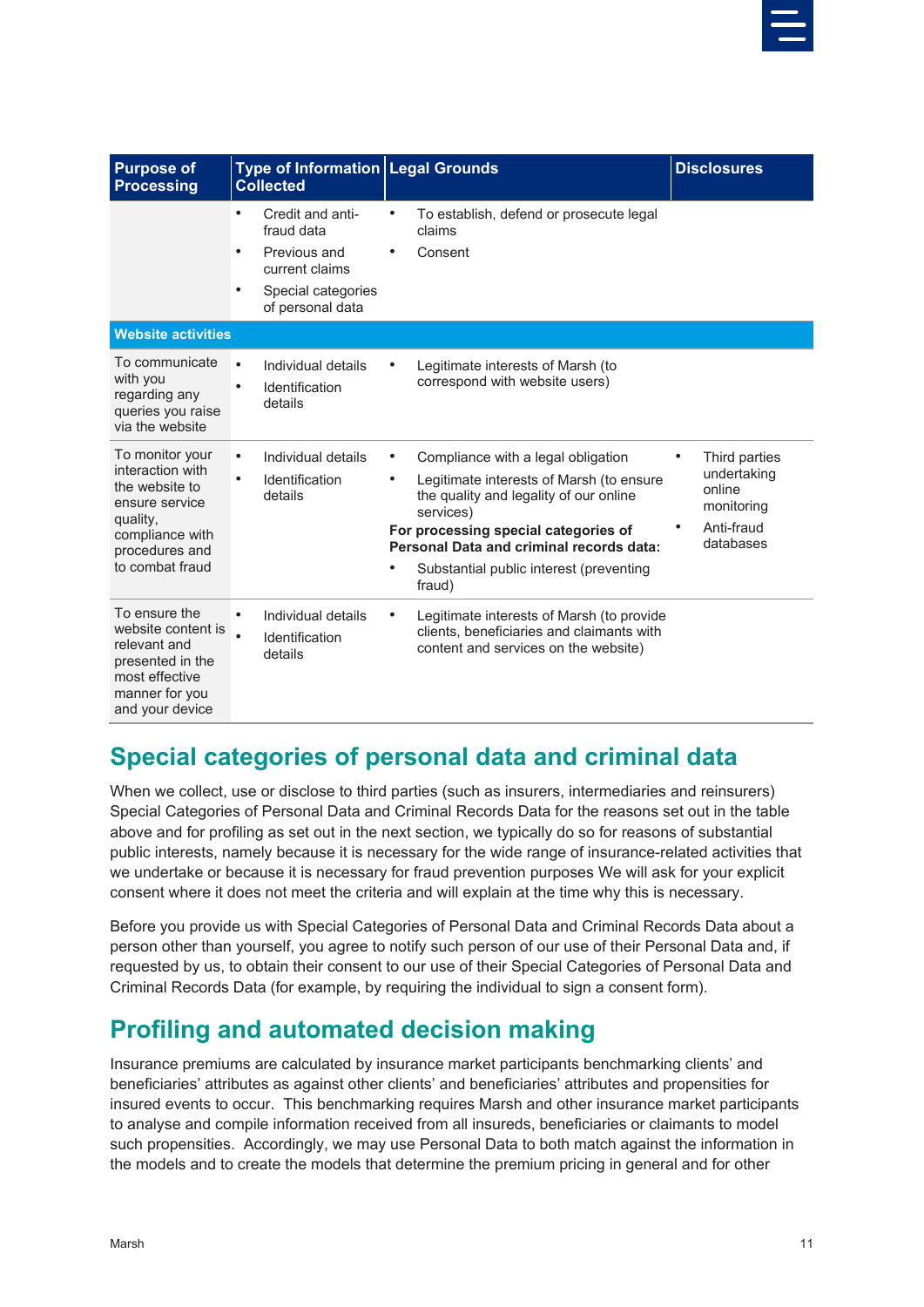

insureds. Marsh and other insurance market participants may use special categories of Personal Data and criminal records data for such modelling to the extent it is relevant, such as medical history for life insurance or past motor vehicle convictions for motor insurance.

Marsh and other insurance market participants use similar predictive techniques to assess information that clients and individuals provide to understand fraud patterns, the probability of future losses actually occurring in claims scenarios, and as set out below.

We use these models only for the purposes listed in this Privacy Notice. In most cases, our staff make decisions based on the models.

#### <span id="page-13-0"></span>**Automated broking platform**

Where clients use the automated broking platform, insurance quotations are offered entirely by matching whether the attributes that the client has provided meet the criteria set by the insurers, which determines (a) whether a quotation will be made; (b) on what terms; and (c) at what price. Each insurer will use different algorithms to determine their pricing, and clients must consult each insurer's privacy policy for further details. Our platform merely queries whether attributes of potential insureds satisfy insurers' models and then returns the results. If the potential insured's attributes do not satisfy insurers' models, the quotation request is referred for review by a team with underwriting authority. We also apply fraud prediction algorithms to the information clients provide to assist us in detecting and preventing fraud. We regularly review all profiling and associated algorithms against inaccuracies and bias.

These partially automated processes may result in a client not being offered insurance or affect the price or terms of the insurance.

Clients may request that we provide information about the decision-making methodology and ask us to verify that the automated decision has been made correctly. We may reject the request, as permitted by applicable law, including when providing the information would result in a disclosure of a trade secret or would interfere with the prevention or detection of fraud or other crime. However, generally in these circumstances we will verify that the algorithm and source data are functioning as anticipated without error or bias.

### <span id="page-13-1"></span>**Marketing**

We may use your Personal Data to provide you with information about products or services which we think would be of interest to you. We may also share your Personal Data with other companies in the MMC group so that they can provide you with information about their products and services. These may be sent by email or post or, in some circumstances, we or our group companies may telephone you to explain this information to you.

Within the MMC group we operate under a number of brands and you may receive such communications from the following of our trading names Marsh Trade Insure, Marsh Claims Management Services, Lloyd & Partners, Claims Solutions, Echelon Claims Consultants, Marsh Aviation Consulting, Marsh JLT Specialty, Marsh Reclaim, Marsh and Reclaim Consulting Services.

We take care to ensure that our marketing activities comply with all applicable legal requirements. In some cases, this may mean that we ask for your consent in advance of us or our group companies sending you marketing materials.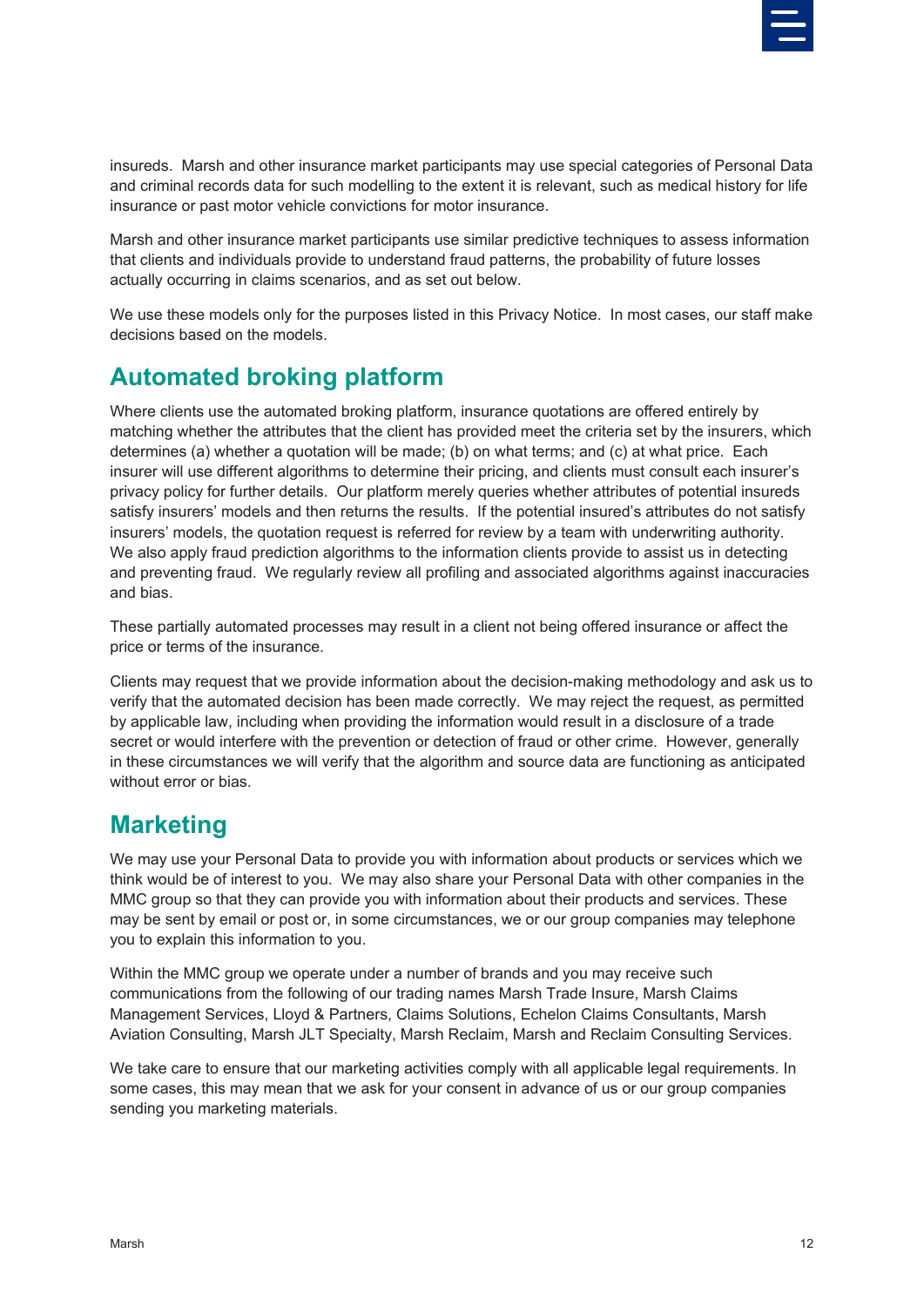

In all cases, you can opt out of receiving marketing communications, at any time. You can do this by clicking on the "unsubscribe" link in any marketing email or by contacting us using the details set out at the end of this Privacy Notice.

Please note that, even if you opt out of receiving marketing messages, we may still send you communications in connection with the services we provide to you.

#### <span id="page-14-0"></span>**Safeguards**

We have in place physical, electronic, and procedural safeguards appropriate to the sensitivity of the information we maintain. These safeguards will vary depending on the sensitivity, format, location, amount, distribution and storage of the Personal Data, and include measures designed to keep Personal Data protected from unauthorised access.

If appropriate, the safeguards include the encryption of communications via Secure Sockets Layer, encryption of information during storage, firewalls, access controls, separation of duties, and similar security protocols. We restrict access to Personal Data to personnel and third parties that require access to such information for legitimate, relevant business purposes.

#### <span id="page-14-1"></span>**Limiting collection and retention of personal information**

We collect, use, disclose and otherwise process Personal Data that is necessary for the purposes identified in this Privacy Notice or as permitted by law. If we require Personal Data for a purpose inconsistent with the purposes we identified in this Privacy Notice, we will notify clients of the new purpose and, where required, seek individuals' consent (or ask other parties to do so on Marsh's behalf) to process Personal Data for the new purposes.

Our retention periods for Personal Data are based on business needs and legal requirements. We retain Personal Data for as long as is necessary for the processing purpose(s) for which the information was collected, and any other permissible, related purpose. For example, we retain certain transaction details and correspondence until the time limit for claims arising from the transaction has expired, or to comply with regulatory requirements regarding the retention of such data. When Personal Data is no longer needed, we either de-identify or aggregate the data (in which case we may further retain and use the de-identified or aggregated information for analytics purposes) or securely destroy the data.

#### <span id="page-14-2"></span>**Cross–border transfer of personal information**

Marsh transfers Personal Data to, or permits access to Personal Data from, countries outside the UK and European Economic Area (EEA). These countries' data protection laws do not always offer the same level of protection for Personal Data as offered in the UK and EEA. We will, in all circumstances, safeguard Personal Data as set out in this Privacy Notice.

[Certain countries](http://ec.europa.eu/justice/data-protection/international-transfers/adequacy/index_en.htm) outside the EEA have been approved by the European Commission as providing essentially equivalent protections as EEA data protection laws. The UK Government has approved the same countries as providing essentially equivalent protections as UK data protection laws. Both the UK and EU data protection laws allow Marsh to freely transfer Personal Data to such countries.

If we transfer Personal Data to other countries outside the UK or EEA, we will establish legal grounds justifying such transfer, such as [MMC Binding Corporate Rules,](http://www.mmc.com/privacy-statement.html) model contractual clauses, individuals' consent, or other legal grounds permitted by applicable legal requirements.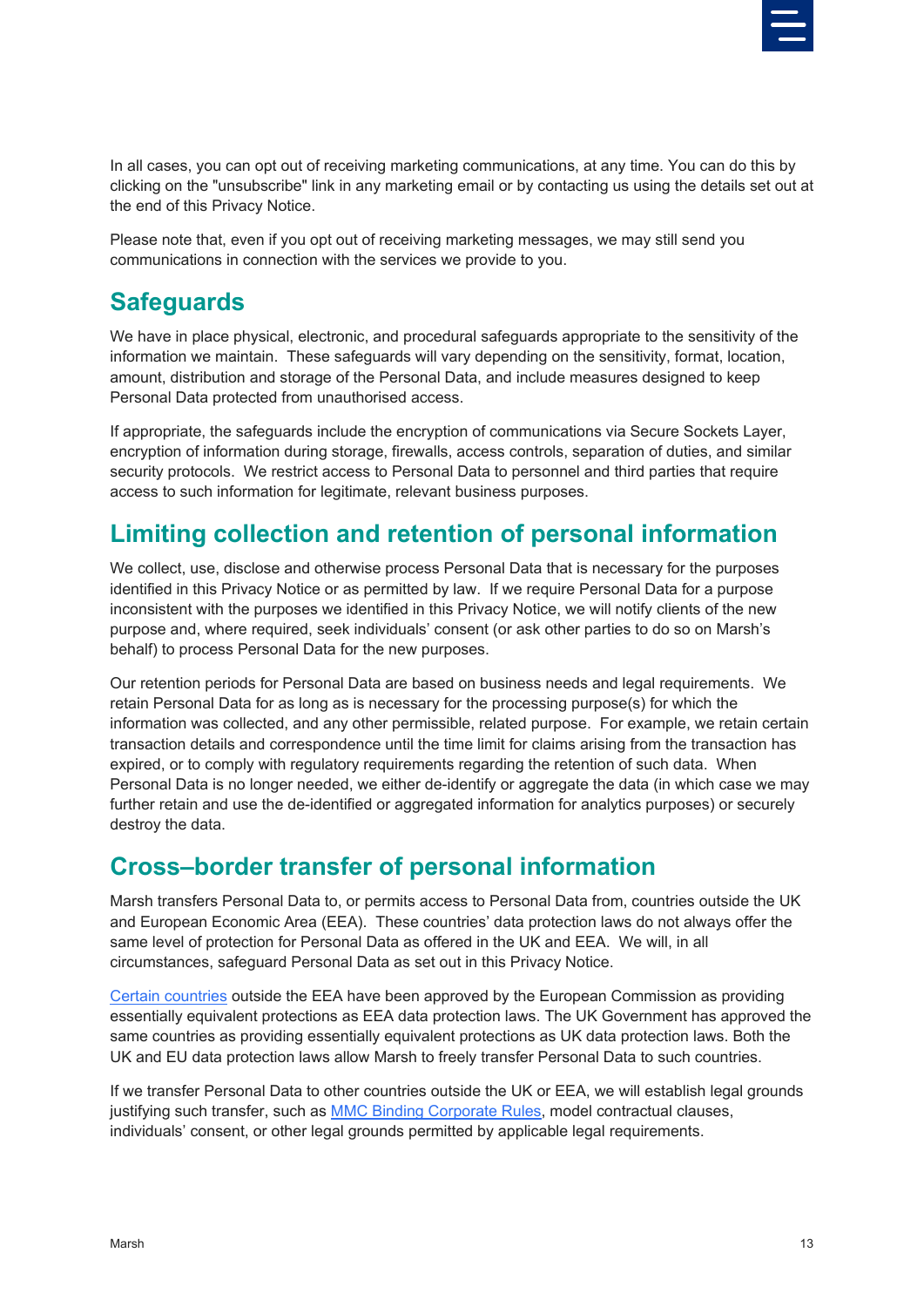

Individuals can request additional information about the specific safeguards applied to the export of their Personal Data by contacting the Data Protection Officer using the contact details in the Questions, Requests or Complaints section below.

#### <span id="page-15-0"></span>**Accuracy, accountability, openness and your rights**

We strive to maintain Personal Data that is accurate, complete and current. Individuals should contact us at [dataprotection@marsh.com](mailto:dataprotection@marsh.com) to update their information.

Questions regarding Marsh's privacy practices should be directed to the Data Protection Officer using the contact details in the Questions, Requests or Complaints section below.

Under certain conditions, individuals have the right to request that Marsh:

- provide further details on how we use and process their Personal Data;
- provide a copy of the Personal Data we maintain about the individual;
- update any inaccuracies in the Personal Data we hold;
- delete Personal Data that we no longer have a legal ground to process; and
- restrict how we process the Personal Data while we consider the individual's enquiry.

In addition, under certain conditions, individuals have the right to:

- where processing is based on consent, withdraw the consent;
- object to any processing of Personal Data that Marsh justifies on the "legitimate interests" legal grounds, unless our reasons for undertaking that processing outweigh any prejudice to the individual's privacy rights; and
- object to direct marketing (including any profiling for such purposes) at any time.

These rights are subject to certain exemptions to safeguard the public interest (e.g. the prevention or detection of crime) and our interests (e.g. the maintenance of legal privilege). We will respond to most requests within 30 days.

If we are unable to resolve an enquiry or a complaint, individuals have the right to contact the UK data protection regulator, the [Information Commissioner's Office](https://ico.org.uk/) (ICO).

The ICO can be contacted by telephone at 0303 123 1113 or by email at [casework@ico.org.uk.](mailto:casework@ico.org.uk)

Belgian data protection laws apply to Marsh nv/sa and therefore if you have any concerns about their processing of your personal data by Marsh nv/sa in Belgium, or to the extent that Belgian law applies to processing by the UK branch, individuals have the right to contact the Data Protection Authority of Belgium (DPA).

The DPA can be contacted on  $+32(0)2\,274\,48\,00$ ,  $+32(0)2\,274\,48\,35$  or via email at [contact@apd](mailto:contact@apd-gba.be)[gba.be](mailto:contact@apd-gba.be)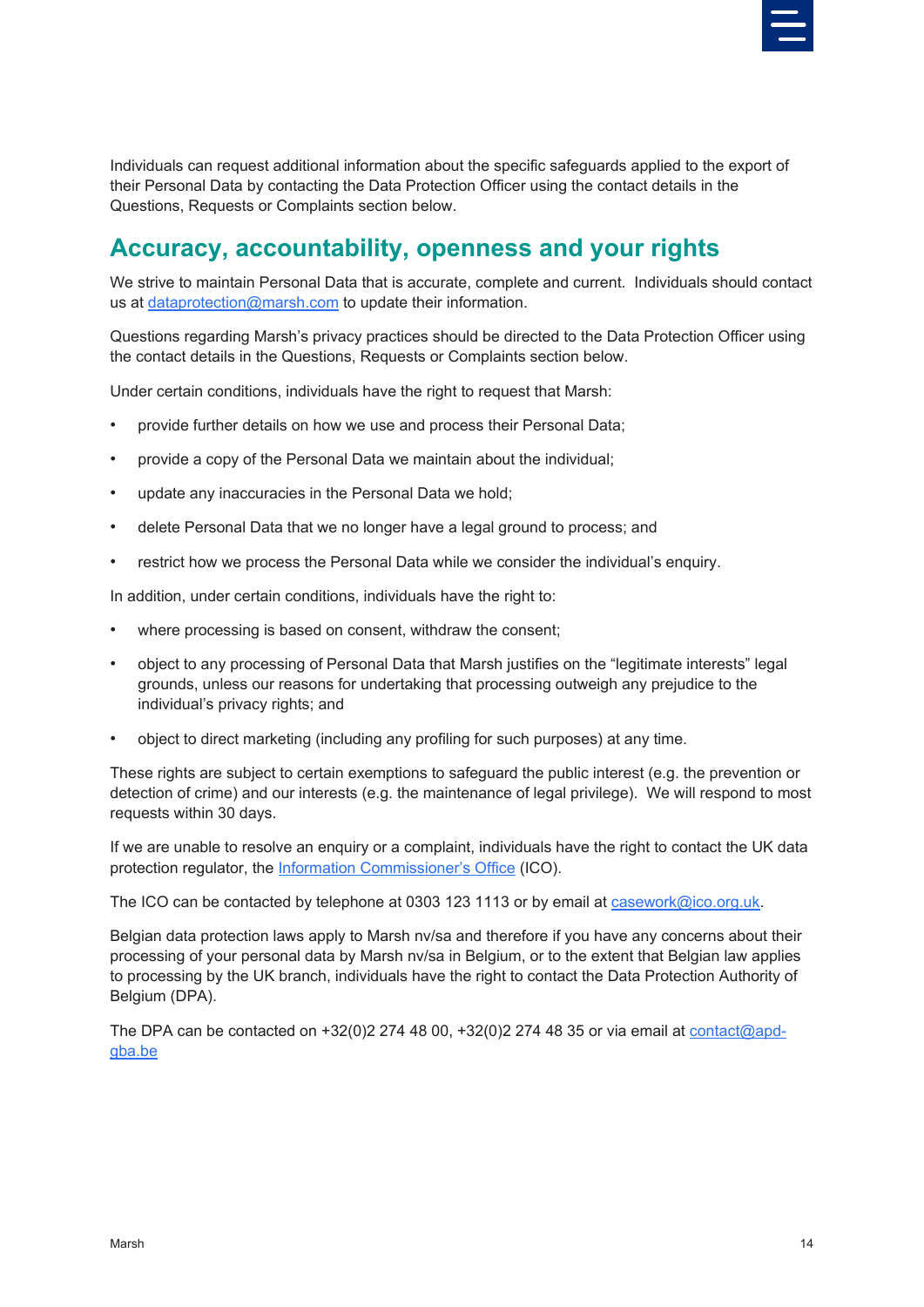

#### <span id="page-16-0"></span>**Questions, requests or complaints**

To submit questions or requests regarding this Privacy Notice or Marsh Ireland's privacy practices, please complete the [form here.](https://privacyportal.onetrust.com/webform/ee9df2bb-0ef3-4485-bc63-4db420e77359/f6ba60bd-5d44-4af7-ad90-f218514d266c) You will need to provide your email address when you make your request via this form.

If you would prefer to contact us by post or by phone, please contact the Data Protection Officer using the following contact details:

#### **The Data Protection Officer**

UK branch of Marsh nv/sa Tower Place London EC3R 5BU

Phone: 020 7357 1000

Email: [dataprotection@marsh.com](mailto:dataprotection@marsh.com)

If we are unable to resolve an enquiry or a complaint, individuals have the right to contact the UK data protection regulator, the Information Commissioner's Office (ICO).

The ICO can be contacted by telephone at 0303 123 1113 or by email at casework@ico.org.uk.

Belgian data protection laws apply to Marsh nv/sa and therefore if you have any concerns about their processing of your personal data by Marsh nv/sa in Belgium, or to the extent that Belgian law applies to processing by the UK branch, individuals may contact the Data Protection Officer at the following address:

#### **Marsh nv**

Lokale vertegenwoordiger Herrmann-Debrouxlaan 2 1160 Brussel België

#### [privacy.belgium@marsh.com](mailto:privacy.belgium@marsh.com)

Individuals also have the right to contact the Data Protection Authority of Belgium.

The DPA can be contacted on  $+32(0)2\,274\,48\,00$ ,  $+32(0)2\,274\,48\,35$  or via email at [contact@apd](mailto:contact@apd-gba.be)[gba.be](mailto:contact@apd-gba.be)

### <span id="page-16-1"></span>**Links to third party websites**

Our websites may contain links to other third party websites. If you follow a link to any of those third party websites, please note that they have their own privacy policies and that we do not accept any responsibility or liability for their policies or processing of your personal information. Please check these policies before you submit any personal information to such third party websites.

#### <span id="page-16-2"></span>**Changes to this privacy notice**

This Privacy Notice is subject to change at any time. It was last changed 7 January 2022. If we make changes to this Privacy Notice, we will update the date on which it was last changed. Where we have an engagement with you, we will notify you of any changes we make to this Privacy Notice in accordance with the notice provisions in the terms of our engagement. In other circumstances, we will publish the revised Privacy Notice on our website.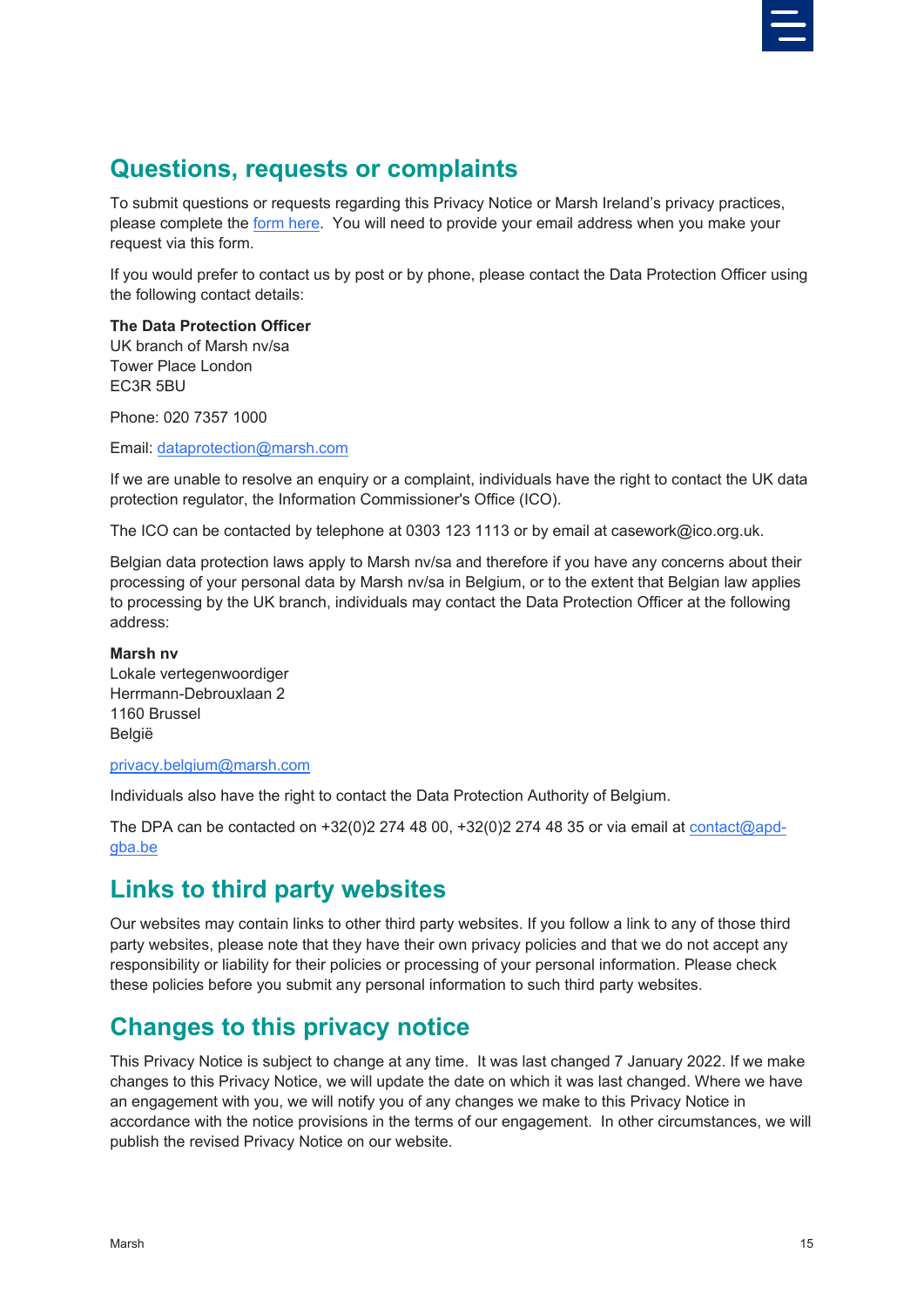

## <span id="page-17-0"></span>**Appendix**

List of the legal grounds we rely on:

| For processing personal data                                         |                                                                                                                                                                                                                                                                                                                                                                  |  |
|----------------------------------------------------------------------|------------------------------------------------------------------------------------------------------------------------------------------------------------------------------------------------------------------------------------------------------------------------------------------------------------------------------------------------------------------|--|
| <b>Legal ground</b>                                                  | <b>Details</b>                                                                                                                                                                                                                                                                                                                                                   |  |
| Performance of our<br>contract with you                              | Processing is necessary for the performance of a contract to which you are<br>party or in order to take steps at your request prior to entering into a<br>contract.                                                                                                                                                                                              |  |
| <b>Compliance with a</b><br>legal obligation                         | Processing is necessary for compliance with a legal obligation to which we<br>are subject.                                                                                                                                                                                                                                                                       |  |
| For our legitimate<br>business interests                             | Processing is necessary for the purposes of the legitimate interests pursued<br>by us or by a third party, except where such interests are overridden by your<br>interests or fundamental rights and freedoms which require protection of<br>personal data, in particular where you are a child. These legitimate interests<br>are set out next to each purpose. |  |
| For processing personal data and special categories of personal data |                                                                                                                                                                                                                                                                                                                                                                  |  |
| You explicit consent                                                 | You have given your explicit consent to the processing of those personal<br>data for one or more specified purposes.                                                                                                                                                                                                                                             |  |
|                                                                      | You are free to withdraw your consent, by contacting our Data Protection<br>Contact. However withdrawal of this consent may impact our ability to<br>provide the services.                                                                                                                                                                                       |  |
|                                                                      | For more detail see the Special Categories of Personal Data and Criminal<br>Data section above.                                                                                                                                                                                                                                                                  |  |
| For legal claims                                                     | Processing is necessary for the establishment, exercise or defence of legal<br>claims or whenever courts are acting in their judicial capacity.                                                                                                                                                                                                                  |  |
| <b>Substantial public</b><br>interest                                | Processing is necessary for reasons of substantial public interest, on the<br>basis of EU or UK law, including where such processing is necessary for<br>insurance purposes or fraud prevention purposes.                                                                                                                                                        |  |